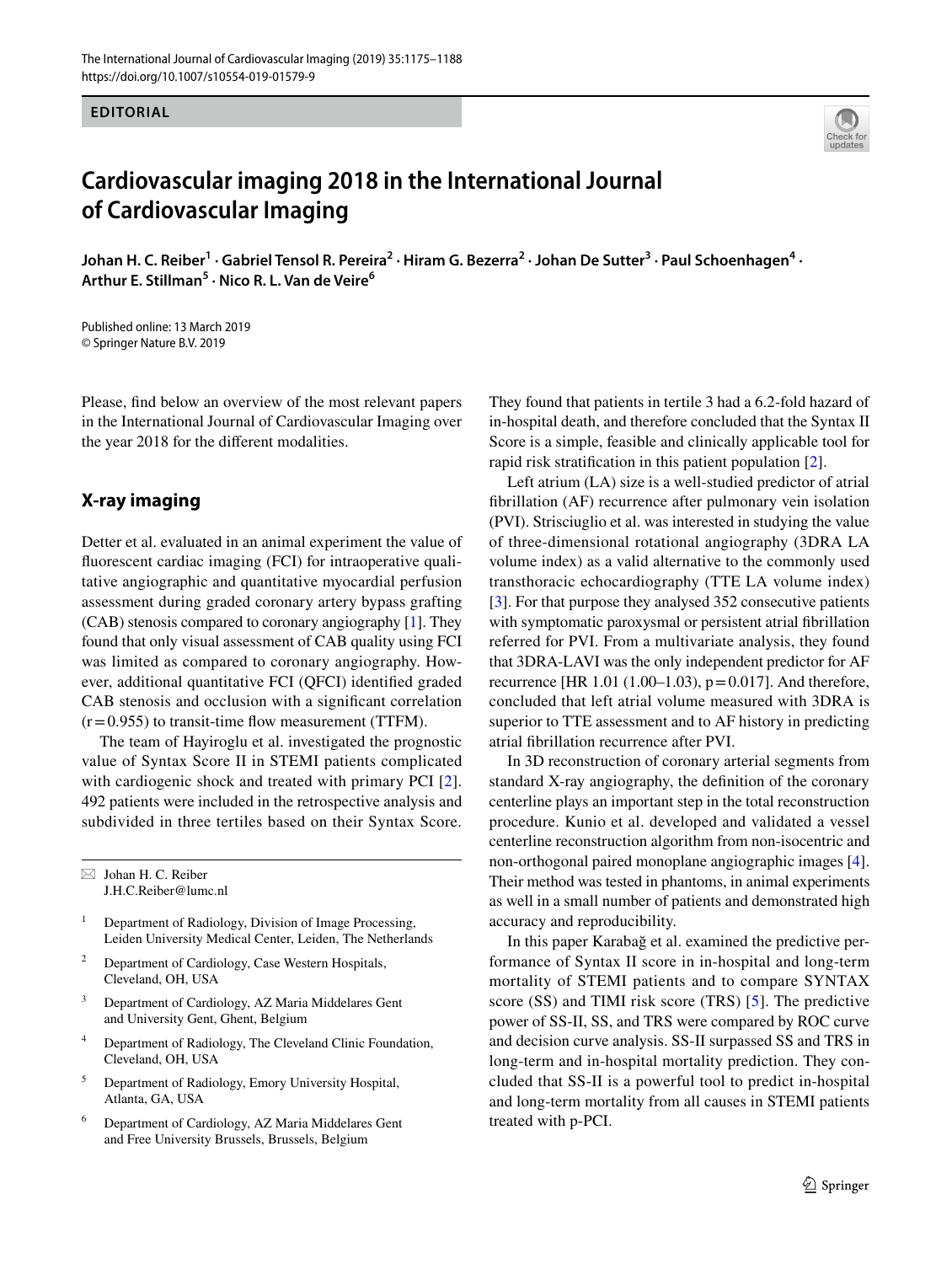Hayıroğlu et al. investigated the femoral hematoma predictive value of angle of sheath to trochanter major in patients undergoing elective coronary procedures in a pro-spective analysis of 246 patients [\[6](#page-10-5)]. Twenty three patients developed a hematoma and the remaining 223 patients functioned as control. The best cut-off value of the angle of sheath to trochanter major to predict femoral hematoma was 15.6° with 74% sensitivity and 70% specificity (AUC: 0.75;  $95\%$  CI 0.63–0.86;  $p < 0.001$ ). These data suggests the importance of fluoroscopic guidance during femoral artery access with the predictive role of the angle of sheath to trochanter major.

The aim of the study by Maccagni et al. was to evaluate the impact of the implementation of a noise reduction technology (NRT) on patient radiation dose during CTO PCI [\[7](#page-10-6)]. It is well known that CTO procedures are associated with high radiation doses to patients and personnel. The population consisted of 60 patients following the standard protocol and 127 with the NRT approach. They concluded that the use of NRT in CTO PCI is associated with lower patient radiation dose and similar image quality.

Tian et al. aimed to assess the prevalence of anomalous origin of coronary arteries in a Chinese population who underwent coronary angiography for coronary artery disease, and explore any patterns in the common variants and typical anomalies, especially the potentially serious ones [\[8](#page-10-7)]. From a total of 110,158 patients included in the study, 0.76% (835 cases) had anomalous origin of coronary arteries. And 47.54% (397 cases) of the anomalies were shown to be potentially serious, and an RCA arising from the left sinus of Valsalva (LSV) was the most common subtype (39.28%, 328 cases). They concluded that more clinical attention should be paid to this condition due to the potential risk of serious sequelae.

The purpose of the study by Her et al. was to compare the efficacy of paclitaxel-coated balloon (PCB) treatment with stent implantation for de novo coronary lesions after successful plain old balloon angioplasty (POBA) guided by fractional flow reserve (FFR) [\[9\]](#page-10-8). 200 patients were included in the study and the primary endpoint was late lumen loss at 9 months. The conclusion was that PCB treatment guided by POBA–FFR showed excellent 9 months angiographic and functional results, as well as comparable 12 months clinical outcomes, compared with stent implantation for de novo coronary lesions.

The aim of this meta-analysis carried out by the team of Hideo-Kajita was to examine the available data to determine if complete revascularization (using either angio- or fractional flow reserve guidance—FFR) following primary PCI in STEMI patients without cardiogenic shock impacts clinical outcomes [[10](#page-10-9)]. A total of nine studies (3317 patients) were included. They concluded on the basis of all these data that compared to culprit-only revascularization, treating multi-vessel disease in STEMI patients using FFR guidance is associated with decreased incidence of MACE, due to a decreased rate of revascularization.

Finally, Sonaglioni et al. validated a new modified method for measuring the anthropometric Haller index (HI), obtained without radiological exposure [\[11\]](#page-10-10). This index is used to assess chest conformation and pectus excavatum (PE). This new method was based on the use of a rigid ruler and of a 2.5 MHz ultrasound transducer for the assessment of latero-lateral and antero-posterior chest diameters, respectively. They enrolled 100 consecutive patients. They concluded that the modified HI might allow a quick description of the chest conformation without radiological exposure and a more immediate comprehension of its possible influence on the cardiac kinetics and function, as assessed by echocardiography or other imaging modalities.

### **Intravascular imaging**

The year of 2018 was very exciting for the intravascular imaging field, with several new technologies being investigated in addition of important definitions on stablished modalities. The International Journal of Cardiovascular Imaging covered several of those topics involving all aspects of intravascular imaging.

Highlighting the importance of intravascular imaging, especially OCT, on guiding PCI, Kuku et al. performed a meta-analysis including 2781 patients, from three RCT and three observational studies, comparing PCI guided by intravascular imaging to angiography. They found that OCT guided PCI was associated with reduction in adverse clinical events, including cardiac deaths, MACE composite cardiac deaths, myocardial infarction and repeat revascularization when compared with angiography guidance, but found no difference when comparing OCT to IVUS. We look forward to clinical trials utilizing new metrics on OCT and it`s comparison to IVUS on powered studies [[12](#page-10-11)].

#### **Evaluation of bioresorbable vascular scaffolds**

On last year edition of this journal Shen et al. evaluated the safety and feasibility of XINSORB bioresorbable sirolimus-eluting scaffold and this year the same group analyzed the healing score of the scaffold in a 6 months follow-up period. Healing score was proposed as a metric to measure the vessel recovery after stent/scaffold implantation and it is believed to correlate with adverse outcomes including stent thrombosis and restenosis. On this study the authors found that the score for the XINSORB was 6.23 which is similar to what was found at the ABSORB Cohort B1 [\[13\]](#page-11-0).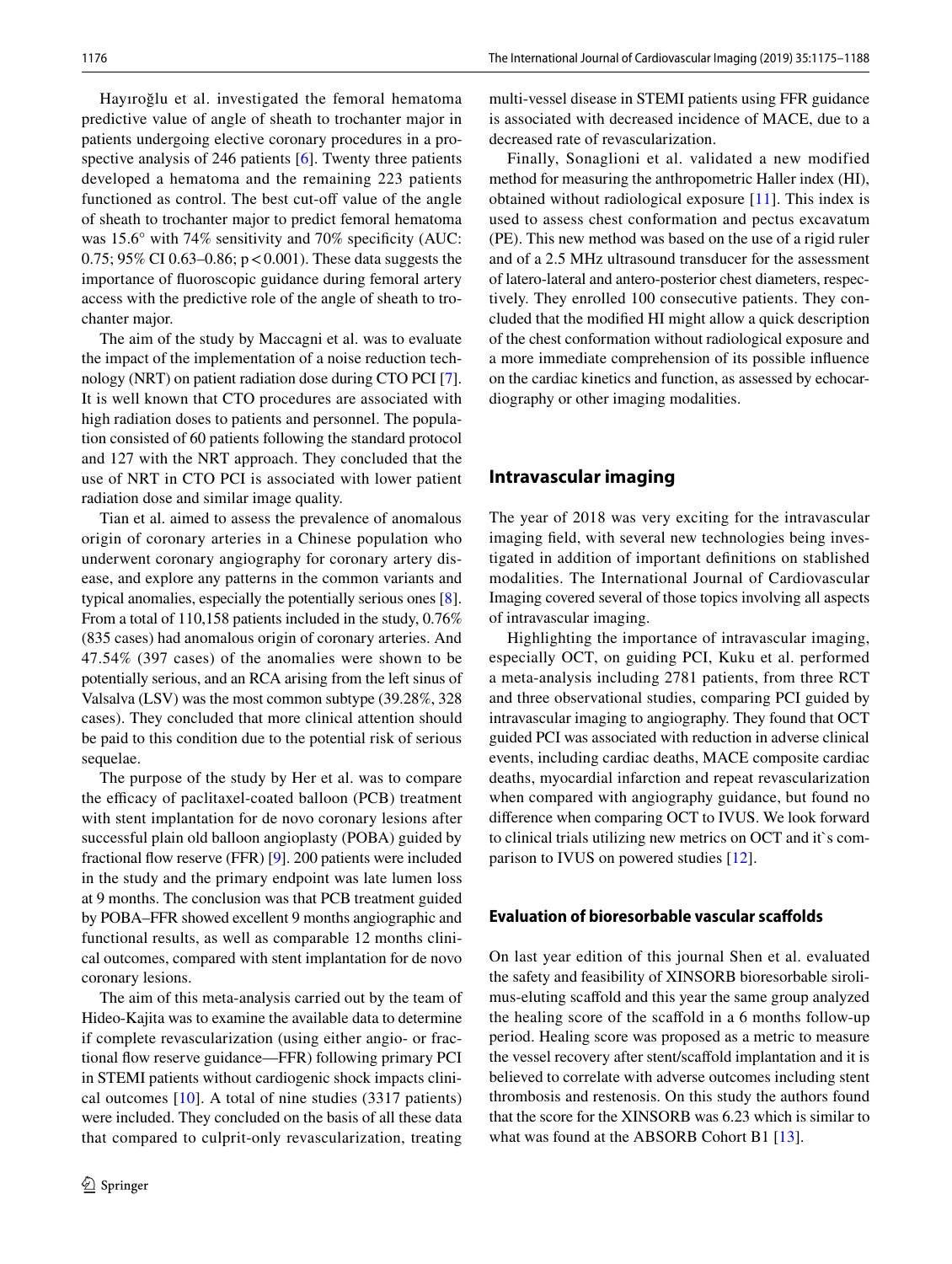#### **Evaluation of metallic stents**

Paramount for the stent healing process is having strut coverage without excessive neointimal hyperplasia (NIH). Using OCT and QCA Gil et al. investigated the effect of the stent platform (stainless steel and cobalt-chromium; sirolimus concentration of 1.0 and 1.2  $\mu$ g/mm<sup>2</sup>) and thickness on neointimal formation by utilizing three DES stents covered with similar biodegradable polymer and elute sirolimus but different thickness, material and platform. It was found that the thickness of the struts and the drug concentration are very important on NIH formation, whereas the material did not play a significant role [[14\]](#page-11-1).

On a similar topic Kobayashi et al. compared very-early strut coverage and NIH formation between a new biodegradable polymer drug eluting stent (Synergy™ and Ultimaster™) and a second-generation durable polymer everolimuseluting stent with OCT (Xience™ and Premier™). Previous studies showed that biodegradable eluting stents were associated with delayed vessel healing and stent endothelization. On a population of 57 patients, the new biodegradable polymer eluting stent had superior NIH thickness (21.2 µm vs. 9.8 µm) and neointimal coverage (53.9% vs. 28%), showing a significant improvement from the previous generation [\[15](#page-11-2)].

In an attempt to characterize differences in neoatherosclerosis between first (Cypher® and Taxus®) and second (Xience®, Promus®, Endeavor®, Resolute Integrity® and Nobori®) generation DES, Kobayashi group retrospectively evaluated 216 patients that had in-stent restenosis (ISR) and undergone repeat PCI under OCT or OFDI guidance. The authors found that compared with second-generation DES, the proliferation of neoatherosclerosis in terms of its length and arc was significantly greater and the fibrous cap was significantly thinner in first-generation DES, suggesting a more stable proliferation and stability of neoatherosclerosis on second-generation DES [[16\]](#page-11-3).

Despite the rate of stent thrombosis (ST) being low at around 1.83%, it is such a catastrophic event that deserves attention. Ñato et al. investigated the OCT and IVUS findings at 1 year follow-up, of 34 patients that had late and very-late ST treatment guided by intravascular imaging. The patients were divided at baseline according to the most probable causative factor of ST, such as malapposition (17 patients) or other findings (17 patients) and then re-assed at 1 year follow-up. They found that patients that presented with malapposition are more prone to have a worse healing pattern than those who presented with other causes, thus being at higher risk for recurrent ST [\[17](#page-11-4)].

#### **Evaluation of plaque and tissue characteristics**

Highlighting the importance of high resolution intravascular imaging on the decision making process, Gupta and colleagues presented a case of ambiguous angiogram imaging, that could lead to different treatments. By utilizing OCT and finding a honeycomb like structure, they were able to differentiate the thrombus recanalization from spontaneous dissection, ultimately delivering proper and directed treatment, avoiding unnecessary risks for the patient [[18](#page-11-5)].

By utilizing other imaging modalities in conjunction with intravascular imaging, Kaichi et al. showed that this approach might give important insights to elucidate the pathophysiology of eruption of coronary atheroma in vivo in a case report of a patient presenting with ST elevation in inferior leads. With the help of IVUS and computer tomography they were able to conclude that the lipidic material from a plaque rupture, traveled into coronary circulation, resulting in a zero lipid core burden at the lesion site [\[19\]](#page-11-6).

Lee et al. investigated whether aspirin have a protective effect on patients with vasospasm-induced coronary syndrome (VACS), by utilizing OCT to define this entity. In a retrospective cohort study they followed for 48 months 154 patients who presented with VACS: using propensity score matching those patients were divided in equal groups of nonaspirin and aspirin use. Myocardial infarction (17% vs. 3%,  $p=0.003$ ) and chest pain recurrence (26% vs. 9%,  $p=0.006$ ) occurred more frequently in the non-aspirin group, showing that aspirin may have a protective effect on patients presenting with VACS [[20\]](#page-11-7).

#### **Endothelial shear stress and vessel physiology**

On an effort to understand the impact of vessel morphology on physiology, Pyxaras et al. combined the data of a motorized FFR pullback with an OCT pullback, thus being able to associate regions on the OCT with pressure variations on the FFR. With this approach they were able to show, on a 26 patients series, that sub-optimal FFR (defined as an FFR post-PCI $< 0.94$ ) was associated with higher mean neointimal area (respectively:  $1.06 \pm 0.80$  vs.  $0.51 \pm 0.23$  mm<sup>2</sup>;  $p=0.018$ ) and higher neointimal thickness of covered struts (respectively  $0.11 \pm 0.07$  vs.  $0.06 \pm 0.01$  mm;  $p = 0.021$ ), compared to patients with optimal FFR post-PCI. The study suggest that regions with sub-optimal FFR at baseline behave poorly and might be associated with worse outcomes [[21\]](#page-11-8).

Gutiérrez-Chico published an editorial highlighting the work done by Wu et al. on the field of shear stress and vessel biomechanics. By utilizing a simple coronary angiogram the authors were able to calculate the superficial wall stress, combining several motions of the vessel (such as radial stress, bending, stretching and twisting) and with the potential to be translated to a real world, live procedure use to guide treatment [[22](#page-11-9)].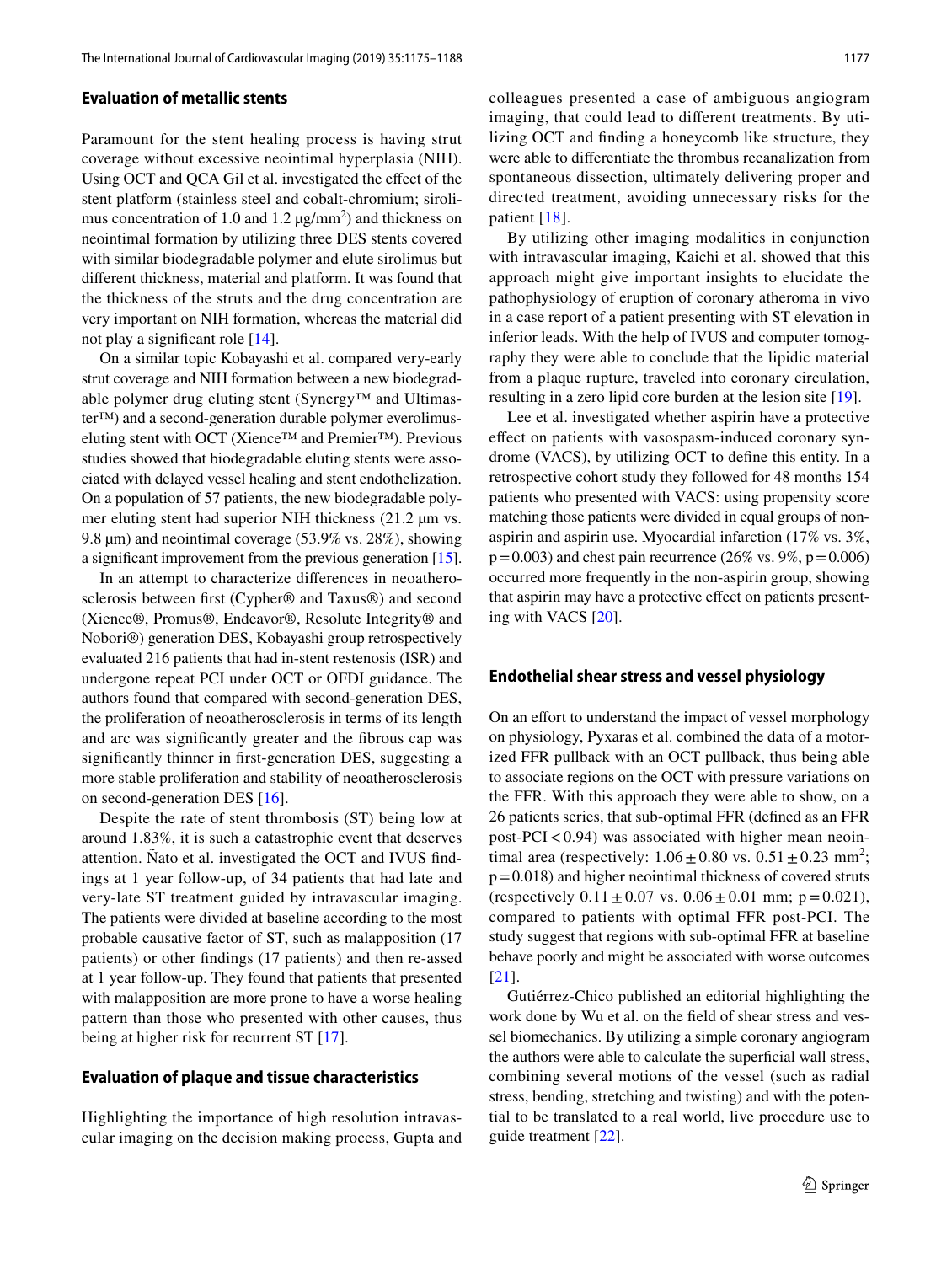#### **Atherectomy and other novel treatments**

On the topic of atherectomy and plaque modification on peripheral vessels, Kuku et al. on behalf of the CELLO study investigators, showed that excimer laser is a promising approach in preventing limb amputation over 1-year follow-up. One of the main factors believed to cause restenosis is vessel wall injury during the baseline procedure. The authors described adventitial layer disruption in < 1% of the 1867 post ablation frames assessed by IVUS, which resulted in a secondary patency of 100% at 6 and 12 months, despite a lower percentage of primary patency. Those are very promising results and results from RCT are welcomed [[23\]](#page-11-10).

Oba and his groups described a case in which they performed an angioplasty using paclitaxel-coated balloon (SeQuent® Please; B. Braun, Melsungen, Germany) to treat an ISR due to a stent fracture observed by OFDI. They preferred this approach in order to avoid an possible increased inflammatory response by the stent fracture plus the new struts. They reported that 8 months later OFDI showed the total separation of the struts due stent fracture, coronary angiography revealed a satisfactory status of the lesion and the fibrous cap thickness was increased [\[24\]](#page-11-11).

Rotational atherectomy (RA) for calcified coronary lesions is currently a hot topic and The International Journal of Cardiovascular Imaging covered two different publications on the theme. Kim et al. investigated using IVUS the effects of rotational atherectomy (Rotablator™ Rotational Atherectomy System) in calcified coronary lesions on a series of 38 patients. By utilizing this device with the rotational speed raging between 160,000 and 200,000 rpm they showed that minimum lumen area, maximum reverberation number, angle, and length increased post atherectomy, which indicates calcium modification. In addition newly visible perivascular tissue through previously solid calcium (indicating calcium fracture) was observed [[25](#page-11-12)].

Still on rotational atherectomy, but this time utilizing OFDI and Rotalink Plus™ Rotational Atherectomy System (Boston Scientific Corporation, Natic, MA, USA) to investigate findings that predict good stent expansion post debulking, Kobayashi et al. performed a prospective, single center study, in which included 44 patients or 50 de novo severely calcified coronary lesions. His group found that the minimum thickness of calcium in the intima after RA was the most important calcium parameter associated with stent expansion. Second, stent expansion was significantly better in the lesions with dissection after RA, compared to lesions without dissection. Third, the minimum thickness of calcium in the intima and dissection formation after RA were independent predictors of good stent expansion [\[26\]](#page-11-13).

#### **Side branches and bifurcation lesions**

In a review paper, Shrestha et al. highlighted the enormous importance that OCT have in assessing vulnerble plaque in coronary bifurcation lesions. Due to its spatial resolution of 10 µm and faster pullback speed reducing artifacts formation, OCT can identify fibrous, fibrocalcific, lipid-rich coronary plaque and also measure the thickness of the fibrous cap, it directly visualizes micro-vessels within the coronary atherosclerotic plaque. With that information and its ability to provide lumen dimensions, vulnerable plaque's composition and characteristics, the author believes its clinical significance and several other essential findings associated with bifurcation lesions will guide bifurcation lesion intervention to a better outcome [\[27](#page-11-14)].

Chen et al. investigated whether IVUS guided treatment is better than angiography alone in treating unstable angina patients and Medina 1,1,1 or 0,1,1 coronary bifurcation lesions. Over a 6-year period they included 310 patients in the IVUS guidance and utilized propensity matching score to pair with 620 patients in the angiography group. They found that MACE occurred in 10.0% of patients at 1-year followup and 15.2% at the 7-year follow-up in the IVUS group, significantly different from 15.0% ( $p=0.036$ ) and 22.4%  $(p=0.01)$  in the angiography group, respectively. Compared to angiography guidance, IVUS guidance also resulted in a lower 7-year cardiac death rate  $(6.5 \text{ vs. } 1.3\%, \text{ p} = 0.002)$  and MI (8.4 vs.  $2.3\%$ ,  $p < 0.001$ ), suggesting that intravascular imaging is crucial in obtaining good results when treating bifurcation lesions [[28](#page-11-15)].

# **Nuclear cardiology**

In 2018 different excellent paper in the field of nuclear cardiology were published in the journal. In this review we selected a few papers on the topics of new technological developments, myocardial flow reserve assessment and myocardial viability.

#### **New technological developments**

There is ongoing debate in the context of myocardial perfusion imaging (MPI) with CMR on the merits of using technically complex acquisition methods to achieve wholeheart spatial coverage, rather than conventional three-slice acquisition. As an adequately powered comparative study is difficult to achieve for two separate CMR Studies, Shariff et al. [[29\]](#page-11-16) compared whole-heart versus simulated threeslice coverage in a large existing SPECT data set from 651 patients with suspected CAD who underwent invasive angiography. Diagnostic accuracy for the three-slice and whole-heart approaches were similar (AUC 0.743 vs. 0.855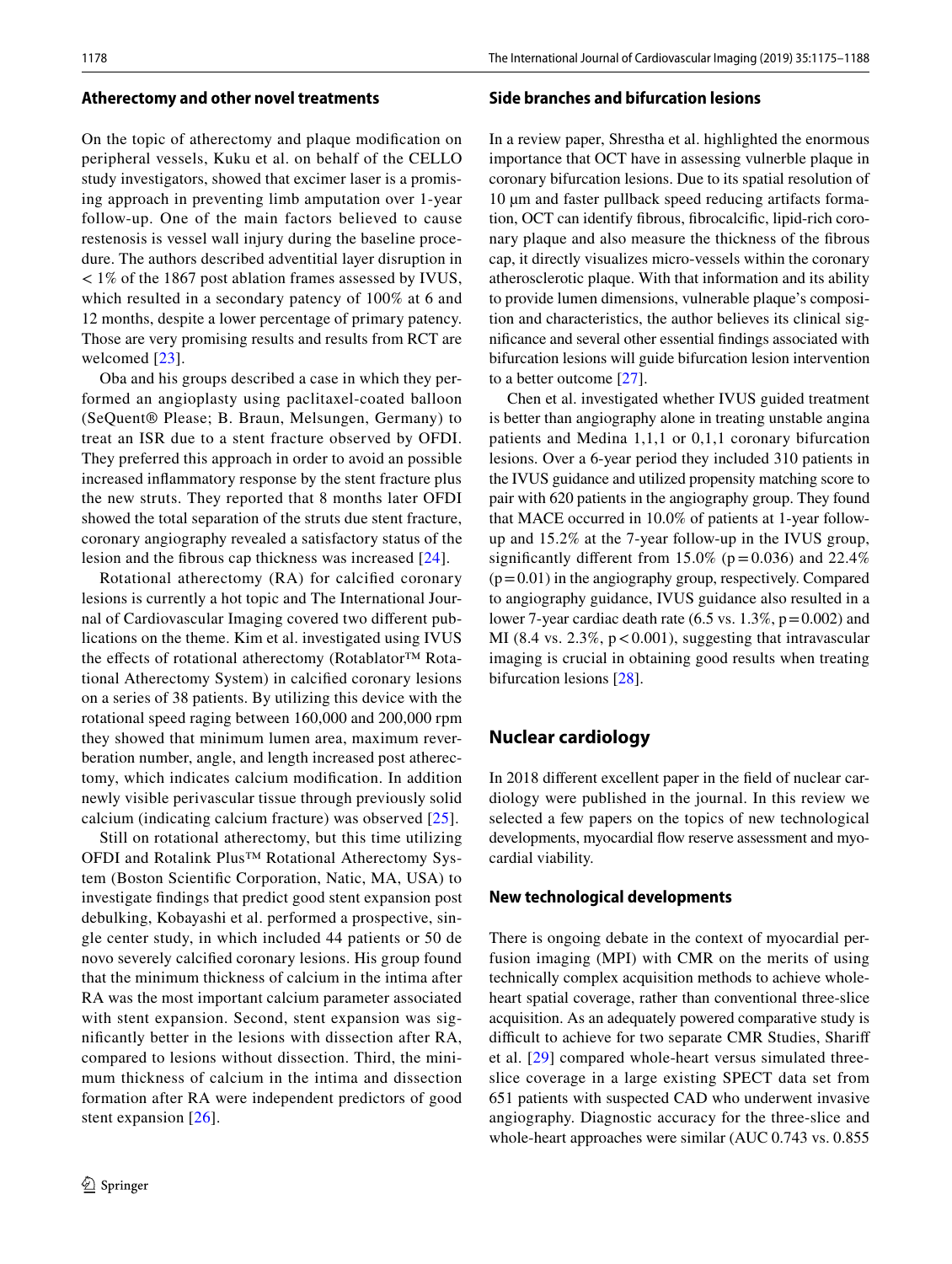respectively,  $p=0.07$ ). However, the majority (54%) of cases missed by three-slice imaging had primarily apical ischemia. Therefore, the authors conclude that caution is required when comparing the ischemic burden between three-slice and whole-heart datasets and that there is a need to establish prognostic thresholds specific to each approach.

#### **Assessment of myocardial flow reserve**

It is unclear whether myocardial flow reserve (MFR) derived by dynamic perfusion SPECT using a novel D-SPECT camera reflects the severity of coronary atherosclerosis. Iguchi et al. [[30](#page-11-17)] studied 40 patients who underwent both a myocardial dynamic perfusion SPECT study and invasive coronary angiography. All patients underwent a rest/ stress SPECT imaging protocol using Tc-99m-sestamibi and dynamic acquisition was performed. Stress and rest flow was evaluated and global and regional MFR was calculated. The severity of coronary atherosclerosis was evaluated using the Gensini score. The main findings were that global MFR derived by dynamic perfusion SPECT using D-SPECT reflects the severity of coronary atherosclerosis. Also, regional MFR was significantly lower in regions with >90% stenotic lesions compared with regions with <90% stenotic lesions. Based on these results, global and regional MFR derived by dynamic perfusion SPECT may reflect the global and regional severity of coronary atherosclerosis. The total number of patients was however limited and no invasive fractional flow reserve measurements were performed, so clearly further studies are needed on this topic.

Combined MFR by PET and CT coronary angiography (CTA) is a promising toot for assessment of CAD. Prior studies of MFR/CTA has been performed as side-by-side interpretation, not as volume rendered, full hybrid analysis, with fused MFR/CTA. Braad et al. [[31\]](#page-11-18) developed a method for full hybrid analysis of MFR/CTA and determined the diagnostic value of side-by-side versus full hybrid MFR/ CTA with 15-O-water PET. They studied 44 patients who underwent stress/rest 15-O-water PET/CTA with invasive coronary angiography as reference. MFR showed a high reproducibility within and between observers of different expirience. The full hybrid model was not superior to sideby-side interpretation of MFR/CTA but proved better than MFR alone at vessel level with regard to specificity, positive predictive value, and accuracy, suggesting that this full hybrid analysis of MFR/CTA may become a clinical relevant tool for the assessment of CAD.

#### **Imaging the myocardial ischemic cascade**

Non-invasive imaging plays a growing role in the diagnosis and management of ischemic heart disease from its earliest manifestations of endothelial dysfunction to myocardial infarction along the myocardial ischemic cascade. Experts representing the North American Society for Cardiovascular Imaging and the European Society of Cardiac Radiology have provided an extensive review of the current status of non-invasive imaging for ischemic heart disease, along with the role of imaging for guiding surgical planning of patients who may require coronary artery bypass grafting. Special attention is given to the cost-effectiveness of the different imaging modalities in this excellent state-of-the art overview [[32](#page-11-19)].

#### **Myocardial viability**

Positron emission tomography/computed tomography (PET/ CT) imaging with (18) F-radiolabeled fluorodeoxyglucose (FDG) is a powerful imaging technique for the assessment of myocardial viability in patient with CAD. Data on the role of cardiac viability imaging in elderly patients are however scarce. Namdar et al.  $\left[33\right]$  $\left[33\right]$  $\left[33\right]$  evaluated 89 patients > 65 years (mean age 74 years) with CAD and LVEF  $<$  40% with cardiac FDG PET/CT. Patients were stratified according to the presence/absence of viable myocardium and subsequent revascularization and followed for changes in LVEF and hard cardiovascular end-points. An increase in LVEF was only noted in patients with viable myocardium who underwent revascularization ( $n=37$ , increase of LVEF of 3.8%) after  $2 \pm 1$  years). Importantly viable myocardium was associated with better clinical outcomes in these elderly patients when revascularized. These findings are in line with many previous studies in similar younger patients and support the assessment of viability with FDG PET/CT in elderly patients with CAD and reduced LVEF.

Wang et al. [[34](#page-11-21)] evaluated the prognostic value of LV viability and remodeling parameters in 126 patients with LV aneurysms. Patients underwent gated PET, gated SPECT and CMR and were followed for 3.9 years. Patients were divided into three groups by aneurysmal viability (mismatch score of aneurysm  $\geq$  2) and LV remodeling (ESVI > 60 ml/m<sup>2</sup> by gated PET): group 1 (viability –, LV remodeling –), group 2 (viability –, LV remodeling +) and group 3 (viability +, LV remodeling  $\pm$ ). LV remodeling was associated with cardiac death during follow-up and only for patients in group 3 coronary revascularization was associated with better long-term survival. These data suggest that when using LV viability as a parameter for decision making regarding revascularization, also LV remodeling should be taken into account in CAD patients with LV aneurysm.

# **Echocardiography**

In 2018 several interesting echocardiography studies appeared in the International Journal of Cardiovascular Imaging. Some of them are highlighted here.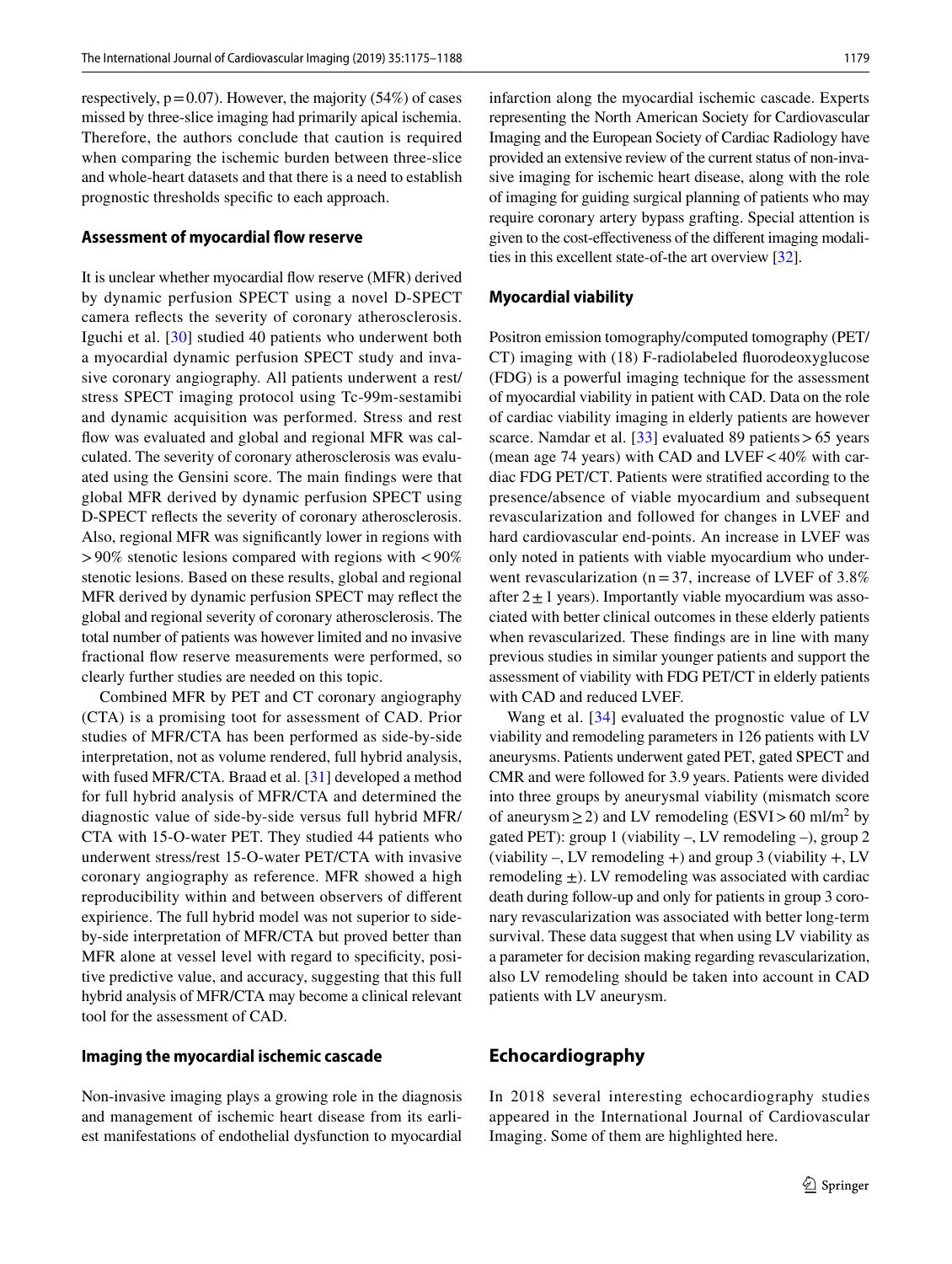# **Improving pulmonary hypertension diagnosis by using multiple transthoracic echocardiography views**

Pulmonary hypertension is a disease with severe morbidity and mortality. Echocardiography plays an essential role in the screening of pulmonary hypertension. The quality of the acquired continuous wave Doppler signal is the major limitation of the method and can greatly affect the accuracy of estimated pulmonary pressures. The aim of the study by Schneider et al. was to evaluate the clinical need to image from multiple ultrasound windows in patients with suspected pulmonary hypertension [\[35](#page-11-22)]. They prospectively evaluated 65 patients (43% male, mean age 67.2 years) with echocardiography and right heart catheterization; 17% had invasively normal pulmonary pressures, 83% had pulmonary hypertension. Peak tricuspid regurgitation velocity was imaged in five echocardiographic views. Sufficient Doppler signal was recorded in 94% of the patients. Correlation for overall peak tricuspid regurgitation velocity with invasively measured systolic pulmonary artery pressure was  $r = 0.83$  ( $p < 0.001$ ). Considering all five imaging windows resulted in a sensitivity of 87%, and a specificity of 91% for correct diagnosis of pulmonary hypertension with an AUC of 0.89, which was significantly better as compared to sole imaging from the right ventricular modified apical four-chamber view (AUC 0.85,  $p=0.0395$ ). Additional imaging from atypical views changed the overall peak tricuspid regurgitation velocity in 32% of the patients. A multiple-view approach changed the echocardiographic diagnosis of pulmonary hypertension in 11% of the patients as opposed to sole imaging from an apical four-chamber view.

# **Does pocket‑size ultrasound imaging improve the accuracy of the initial assessment of suspected pulmonary embolism?**

Pulmonary embolism onset is frequently neglected due to the non-specific character of its symptoms. Pocket-size imaging devices present an opportunity to implement imaging diagnostics into conventional physical examination. The aim of the study by Filipiak-Strzecka et al. [\[36](#page-11-23)] was to test the hypothesis that supplementation of the initial bedside assessment of patients with suspected pulmonary embolism with four-point compression venous ultrasonography and right ventricular size assessment with the use of pocket-size ultrasound imaging equipped with dual probe could positively influence the accuracy of clinical predictions. A single-centre, prospective analysis was conducted on 100 patients (47 men, mean age  $68 \pm 13$  years) with suspected pulmonary embolism. Clinical assessment on the basis of Wells and revised Geneva score and physical examination were supplemented with four-point compression venous ultrasonography and right ventricular size assessment with the use of pocketsize ultrasound imaging. The mean time of pocket size scanning was  $4.9 \pm 0.8$  min and was universally accepted by the patients. Fifteen patients had deep venous thrombosis and right ventricular enlargement was observed in 59 patients. Pulmonary embolism was confirmed in 24 patients. If both the venous ultrasonography was positive and right ventricle enlarged, the specificity was 100% and sensitivity 54%, ROC AUC 0.771 (95% CI 0.68–0.85). The Wells rule within the study population had a specificity of 86% and sensitivity of 67%, ROC AUC 0.776 (95% CI 0.681–0.853,  $p < 0.0001$ ). Similar values calculated for the revised Geneva score were as follows: specificity 58% and sensitivity 63%, ROC AUC 0.664 (95% CI 0.563–0.756,  $p = 0.0104$ ). Supplementing the revised Geneva score with additional criteria of venous ultrasonography result and right ventricular measurement resulted in significant improvement of diagnostic accuracy. The difference between ROC AUCs was 0.199 (95% Cl 0.0893–0.308,  $p = 0.0004$ ). Similar modification of Wells score increased ROC AUC by 0.133 (95% CI 0.0443–0.223, p=0.0034). Despite the well-acknowledged role of the pulmonary embolism clinical risk assessment scores the diagnostic process may benefit from the addition of basic bedside ultrasonographic techniques.

### **Does transducer frequency setting affect speckle tracking measures?**

Speckle tracking echocardiography is an emerging technique, which is currently being included in clinical guidelines. Olsen et al. sought to investigate the impact of transducer frequency settings on speckle tracking derived measures [[37\]](#page-11-24). The study comprised of 22 subjects prospectively enrolled for a randomized controlled trial (LOOPstudy). Patients were above 70 years of age with increased risk of stroke, and had an echocardiogram performed, which included focused images of the left ventricle. Focused images were obtained with the transducer frequency set at both 1.7/3.3 and 1.5/3.0 MHz. The images were obtained immediately after each other at the exact same position for the two settings. Speckle tracking was performed in three apical projections, allowing for acquisition of layered global longitudinal strain and strain rate measures. Concordance between the frequency settings was tested for endo-, mid-, and epicardial global longitudinal and strain rates by coefficients of variation, bias coefficients and visually displayed by Bland–Altman plots. Bland–Altman plots did not reveal any significant over- or underestimation of any speckle tracking measure. Bias coefficients showed that none of the measurements differed significantly between the two settings. Changing between transducer frequency settings does not systematically derange speckle tracking measures. The authors concluded that one can safely reduce the transducer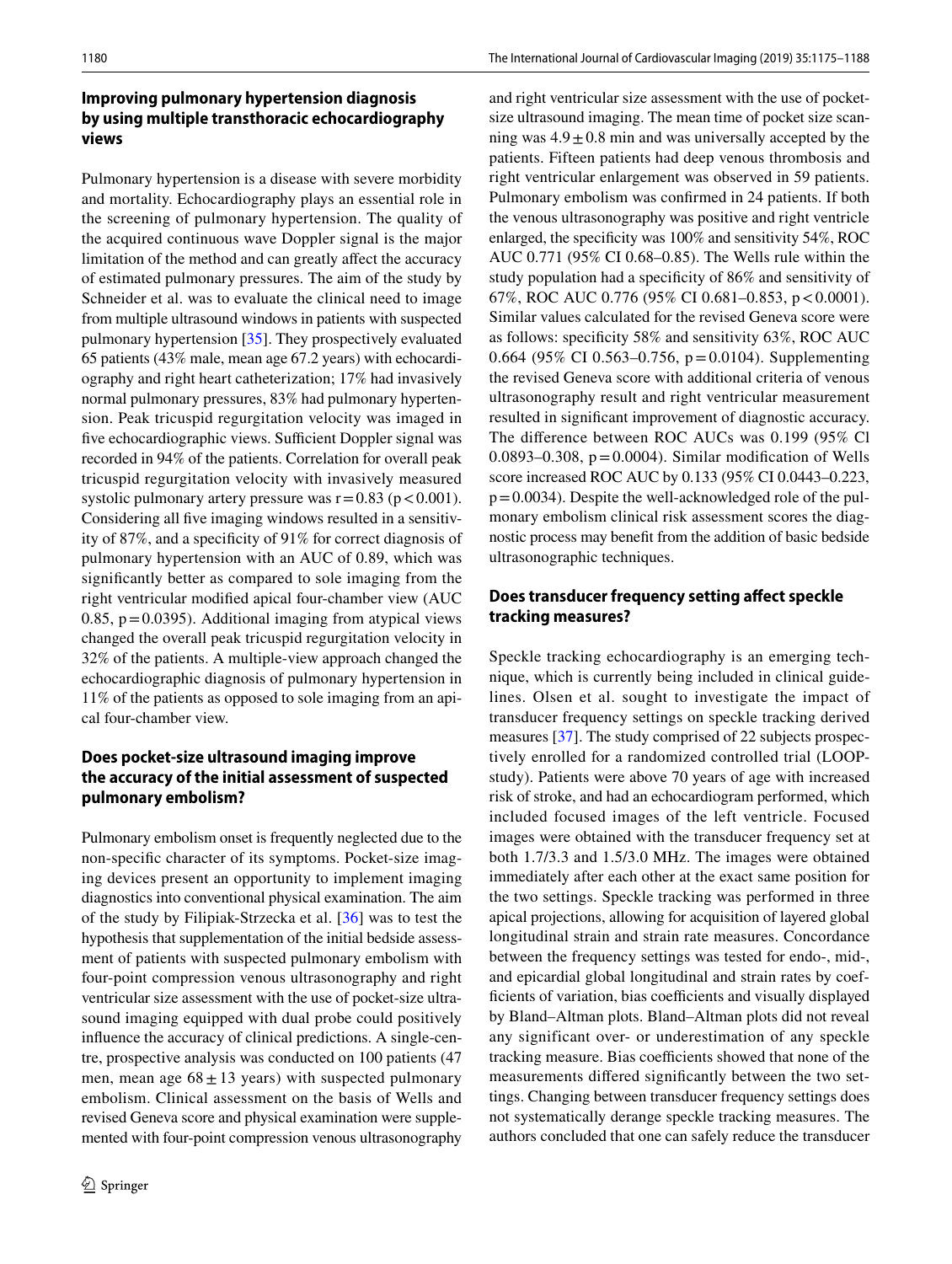frequency without compromising the validity of speckle tracking derived measures.

### **Standardizing strain measurements of the right ventricle**

Right ventricular strain values by two-dimensional strain echocardiography can be used as objective markers of right ventricular systolic function. However, there is little data about normal reference right ventricular strain values according to age and gender. Park et al. analysed right ventricular strain data from the digitally stored echocardiographic images from NORMAL (Normal echOcardiogRaphic diMensions and functions in KoreAn popuLation) study for the measurement of normal echocardiographic values performed in 23 Korean university hospitals [[38](#page-11-25)]. They enrolled in total 1003 healthy persons in the NOR-MAL study. Of them, they analysed two-dimensional right ventricular strain values in 493 subjects (261 females, mean  $47 \pm 15$  years old) only with echocardiographic images by GE machines. Their LV systolic and diastolic functions were normal. Total right ventricular global longitudinal peak systolic strain was  $-21.5 \pm 3.2\%$ . Females had higher absolute values than males. Younger  $(<50$  years old) females had higher absolute values than age matched males. Total right ventricular global longitudinal peak systolic strain in females gradually increased according to age ( $p$  for trend=0.002) and becomes almost similar in age  $\geq$  50 years. However, this trend was not seen in males ( $p$  for trend=0.287), and younger males had similar values to that of older men.

#### **Is right atrial strain associated with right atrial pressure?**

Echocardiographic assessment of right atrial pressure from inferior vena cava dimension may underestimate catheterderived right atrial pressure. As right atrial deformation, measured by speckle tracking, is preload-dependent, Wright et al. hypothesized that right atrial strain may improve estimation of catheter derived right atrial pressure [[39](#page-11-26)]. Right atrial strain components were measured in 125 of 175 patients who had echocardiography and invasive measures of right atrial pressure. (median difference 1 day). To determine whether right atrial strain measures differentiated patients with correct vs. incorrect right atrial pressure from inferior vena cava assessment, categories with values  $<3$ , 8 and  $>15$  mmHg were compared with groups  $<$  3, 4–7, 8–10, 11–14 and  $>$  15 mmHg. Non-invasively determined right atrial pressure was significantly lower ( $p=0.001$ ) than invasively determined right atrial pressure, with a weak correlation ( $r = 0.35$ ,  $p < 0.001$ ). Right atrial strain components were associated with right atrial size, right ventricular function and inferior vena cava size. In those with inferior vena cava derived right atrial pressure > 15 mmHg, half of patients were categorized into right atrial pres $sure < 10$  mmHg. There were no significant differences in right atrial characteristics that differentiated patients in whom echocardiographic estimation of right atrial pressure was inaccurate. Right atrial strain measures were feasible, and had associations with right atrial size, right ventricular systolic function and inferior vena cava size. Right atrial strain was significantly different between those with normal vs. raised pressure, but it did not identify those with incorrect echocardiographic assessment of right atrial pressure.

# **Can left atrial deformation parameters predict for paroxysmal atrial fibrillation in patients with end‑stage renal disease?**

It is widely known that various factors contribute to left atrial mechanical dysfunction in patients with end stage renal disease. However, the connection between atrial dysfunction and arrhythmic events such as paroxysmal atrial fibrillation, in this group of patients, remains unclear. Papadopoulos et al. prospectively evaluated the association between left atrial deformation indices and paroxysmal atrial fibrillation in 79 patients with end stage renal disease and preserved left ventricular systolic function [[40](#page-11-27)]. All patients underwent a baseline comprehensive echocardiography study and were followed for a mean period of  $16±5$  months. Paroxysmal atrial fibrillation episodes, first and the following events, were reported. Left atrial longitudinal strain reflecting left atrial reservoir function and left atrial longitudinal strain rate reflecting left atrial pump function were specifically evaluated as left atrial deformation indices of interest, using 2D speckle tracking echocardiography. At the end of follow up period nine patients died. Fifteen of the rest 70 reported one or more episodes of paroxysmal atrial fibrillation. Left atrial indexed volumes were significantly higher in patients with paroxysmal atrial fibrillation  $(32 \pm 26 \text{ vs.})$  $21.5 \pm 9$  ml/m<sup>2</sup>, p=0.002), mean left atrial strain was significantly reduced  $(17 \pm 7 \text{ vs. } 27 \pm 9\%, \text{ p} < 0.001)$  as well as mean left atrial strain rate  $(-1.19 \pm 0.5 \text{ vs. } -1.95 \pm 0.5 \text{ s})$  $1/s$ ,  $p < 0.001$ ). Multivariate analysis showed that left atrial strain rate when adjusted with age together with paroxysmal atrial fibrillation history remained the single most significant echocardiographic parameter for paroxysmal atrial fibrillation prediction. Further prospective studies are needed to validate its relevance in routine clinical practice.

# **Right ventricular function and mechanics in chemotherapy‑ and radiotherapy‑naïve cancer patients**

Tadic et al. evaluated right ventricular structure, function and mechanics in cancer patients before initiation of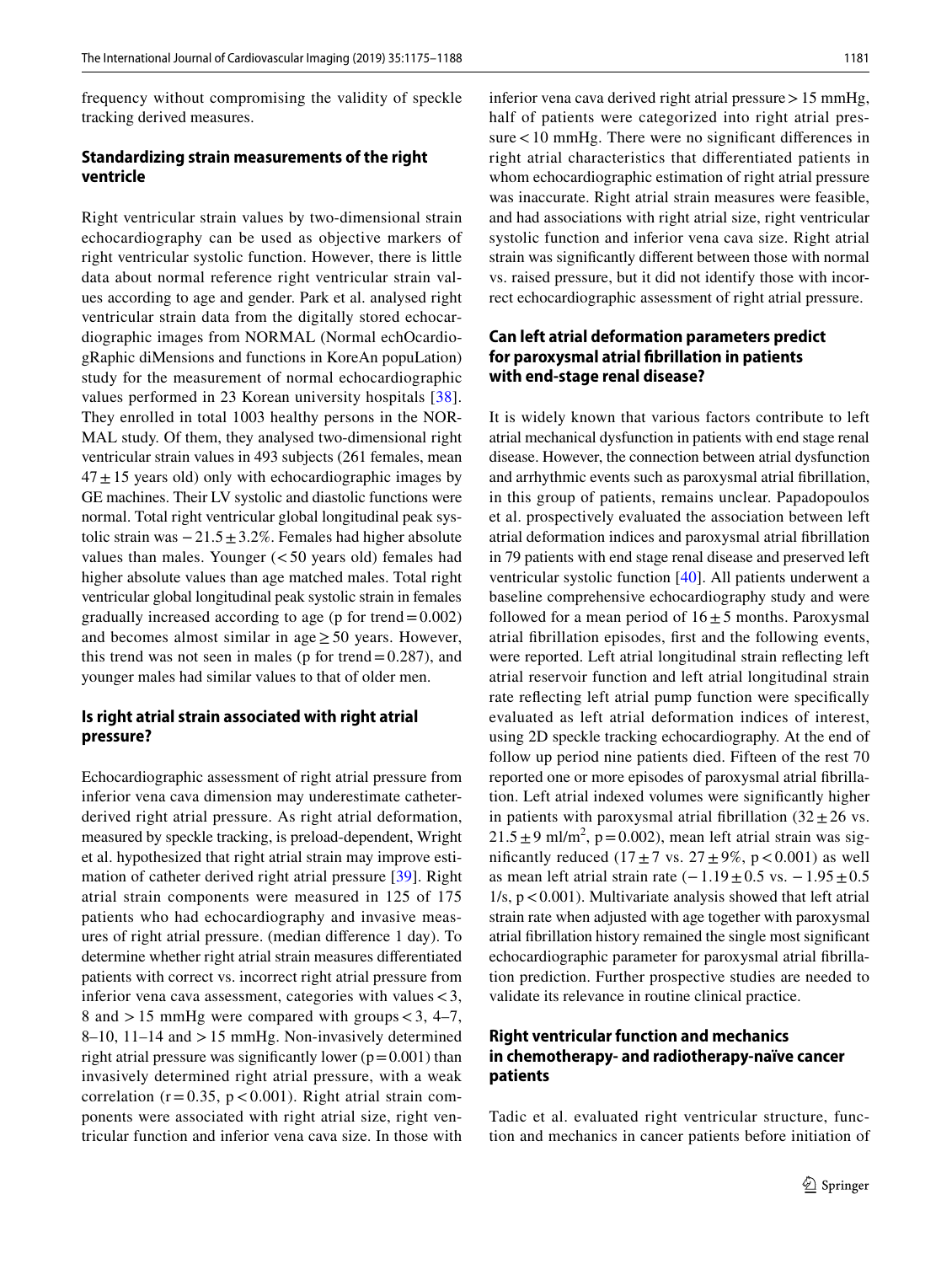chemo- or radiotherapy, and the association between cancer and decreased right ventricular longitudinal strain [\[41](#page-11-28)]. This retrospective investigation included 101 chemo- and radiotherapy-naïve patients with solid cancer and 38 age- and gender-matched controls with similar cardiovascular risk profile. Echocardiographic examination and strain evaluation was performed in all participants. Right ventricular structure and right ventricular systolic and diastolic function estimated with conventional echocardiographic parameters were similar between the cancer patients and controls. However, right ventricular global longitudinal strain was significantly decreased in the cancer patients than in controls. The same was revealed for right ventricular free wall endocardial and mid-myocardial longitudinal right ventricular strains, whereas difference was not found in right ventricular free wall epicardial longitudinal strain. The presence of cancer was independently of age, gender, body mass index, left ventricular hypertrophy, diabetes, hypertension and pulmonary pressure associated with reduced right ventricular global longitudinal strain, as well as with decreased free wall right ventricular longitudinal strain. Right ventricular strain is deteriorated in the chemo- and radiotherapy-naïve cancer patients.

# **Echocardiographic features of PFOs and paradoxical embolism: a complicated puzzle**

Finally we would like to recommend a review on patent foramen ovale and stroke [\[42](#page-11-29)]. Patent foramen ovale (PFO) is a residual, oblique, slit or tunnel like communication in the atrial septum that persists into adulthood. It is usually an incidental finding with no clinical repercussions. Nevertheless, recent evidence supports the association between the presence of a patent foramen ovale and a number of clinical conditions, most notably cryptogenic stroke. There is enough evidence that paradoxical embolism is a mechanism which can explain this association. Patient characteristics and certain echocardiography-derived anatomical and hemodynamic features of patent foramen ovale provide great assistance in estimating the probability of paradoxical embolism. In this review, the authors describe patent foramen ovale embryology and anatomy. They extensively present the available data on clinical, anatomical and hemodynamic features of PFOs which have been correlated with increased likelihood of paradoxical embolism and recent evidence of therapeutic management.

# **Magnetic resonance imaging**

There were a number of important contributions in cardiovascular MRI (CMR) in 2018. Many of these were related to the use of T1 and T2 mapping methods. Piechnik and Jerosch-Herold reviewed physical and physiological mechanisms which underlie the interpretation of T1 measurements and extracellular volume fraction (ECV) [[43\]](#page-11-30). The variability of native myocardial T1 values was assessed by Lin et al. [[44](#page-11-31)]. An automated regional analysis of myocardial native T1 of the left ventricle was presented [[45](#page-11-32)]. Lagan et al. reviewed the application of multi-parametric CMR in myocarditis and systemic inflammatory diseases [[46](#page-11-33)]. While normal left ventricular function was found in patients who have undergone orthotopic heart transplantation, these patients have higher ECV and intracellular lifetime of water (a measure of cardiomyocyte hypertrophy compared with age-matched volunteers [\[47\]](#page-11-34)). In related work, Yuan et al. found increased ECV and T2 values in asymptomatic heart transplant patients [\[48](#page-11-35)]. The inversion time used for late gadolinium enhancement was found to be non-inferior to ECV for distinguishing cardiac amyloidosis from hypertrophic cardiomyopathy [[49\]](#page-12-0). T1 mapping and rest-stress T1 mapping of the spleen demonstrated that the splenic switch-off sign is not a reliable indicator of stress adequacy during adenosine perfusion CMR [\[50](#page-12-1)]. A T1-mapping based synthetic inversion recovery approach determine the optimal inversion time for LGE was presented [[51](#page-12-2)]. Right ventricular T1 mapping and ventricular dysfunction were found to be correlated by Jellis et al. [[52](#page-12-3)]. Podlesnikar et al. reviewed the potential for CMR to assess myocardial fibrosis in valvular heart disease [\[53](#page-12-4)].

There also were important contributions in myocardial strain assessment with CMR. A strong association was found for 3D myocardial strain and T1 mapping in patients with cardiac amyloidosis [[54](#page-12-5)]. Other workers found decreased global longitudinal strain and strain rate in the epicardial and endocardial layers in patients with cardiac amyloidosis secondary to multiple myeloma [[55\]](#page-12-6). Left ventricular circumferential strain was assessed by CMR tagging, CMR feature tracking and speckle tracking echocardiography in patients being evaluated for cardiac resynchronization therapy showing better agreement for both CMR methods compared with echocardiography [[56\]](#page-12-7). Both myocardial perfusion reserve and global longitudinal strain were found to be abnormal in patients with orthotopic heart transplantation but not related to allograft rejection, myocardial scar/fibrosis or allograft dysfunction [\[57](#page-12-8)]. Reference ranges for 3D feature tracking were provided [\[58](#page-12-9)]. Strain values assessed with CMR feature tracking were found to have an association with age and gender but not other cardiovascular risk factors in asymptomatic Asian subjects [[59\]](#page-12-10).

A fully-automated method for left ventricular mass and volume analysis was applied to the UK Biobank population and found to have good agreement to manual analysis [[60\]](#page-12-11). The peak filling and emptying rates of both ventricles were found to be highly reproducible in patients with pulmonary arterial hypertension [[61\]](#page-12-12). Chronic aortic regurgitation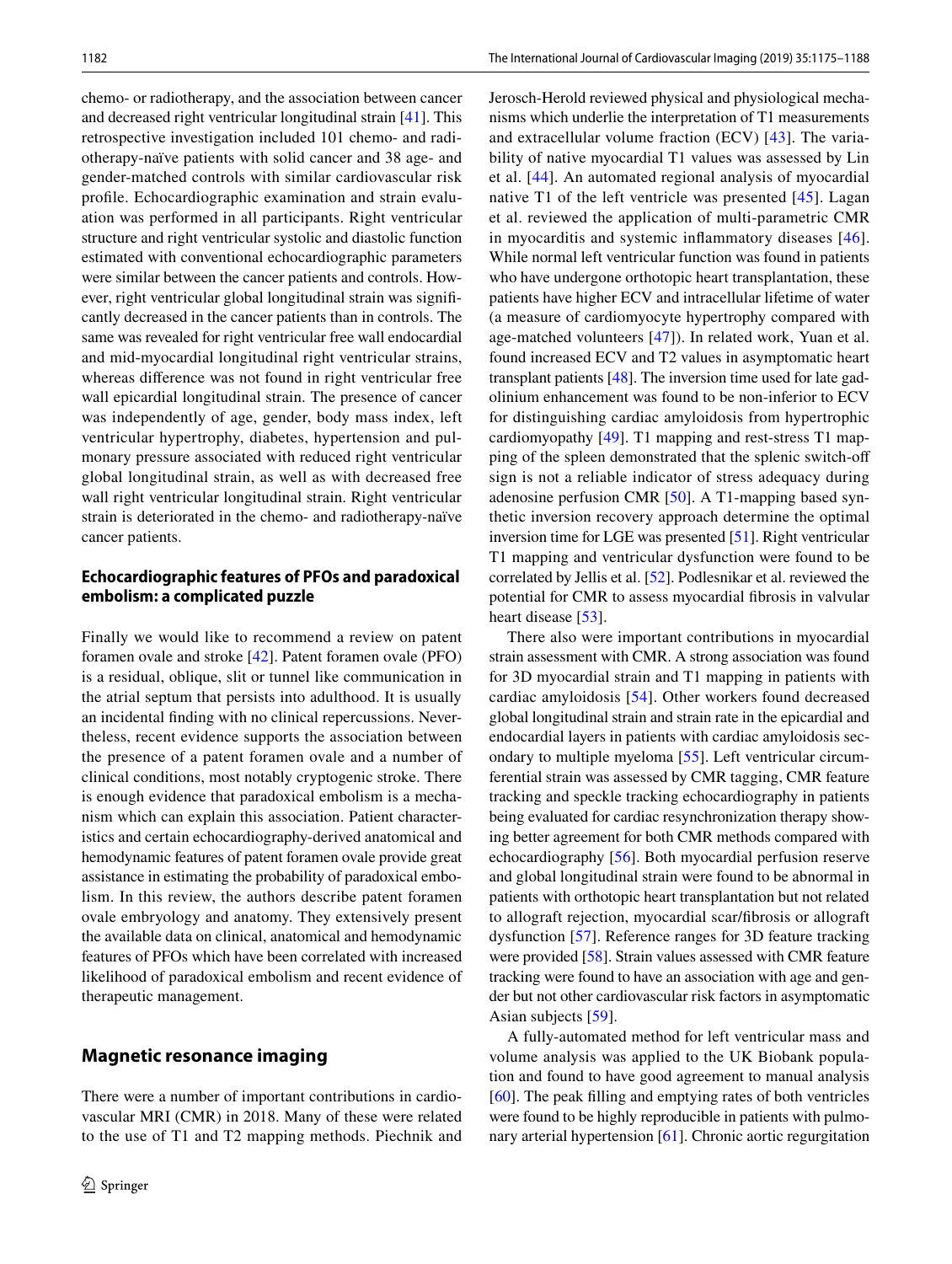patients taking metroprolol were found to have significantly lower mean heart rate, cardiac power index and rate-pressure product compared with those taking losartan however the aortic regurgitation fraction was greater [[62\]](#page-12-13). Passive left atrial ejection fraction was found to be the most sensitive of various functional indices for function and structure in a CMR assessment patients with type 2 diabetes mellitus compared with healthy controls [\[63](#page-12-14)].

The role of CMR for imaging ischemic heart disease was reviewed [\[64](#page-12-15), [65](#page-12-16)]. Incomplete coverage of the left ventricle using three short axis slices was not found adversely affect diagnostic accuracy compared with a whole heart assessment but may fail to detect apical ischemia and underestimate the extent and severity of perfusion defects [[66\]](#page-12-17). Whole heart CMR perfusion was fused with coronary CTA permitting correlation with culprit coronary lesions [[67\]](#page-12-18).

The utility of CMR in patients with hypertrophic cardiomyopathy (HCM) was demonstrated in several publications. Multiparametric CMR was used to distinguish HCM from other causes of left ventricular hypertrophy [[68](#page-12-19)]. Maragiannis et al. found significantly longer T1 relaxation time in patients with HCM compared with controls which was associated with left ventricular diastolic dysfunction [[69](#page-12-20)]. Gommans et al. found high T2-weighted signal intensity was associated with higher risk of sudden death in patients with HCM [[70\]](#page-12-21). Left atrial indexed volume and LGE were found to be predictors of poor clinical outcomes in patients with end-stage HCM [[71\]](#page-12-22).

Diffusion-weighted CMR was found to be comparable to PET-CT in the follow-up of patients with chronic periaortitis [[72\]](#page-12-23). The use of a blood pool contrast agent for gated thoracic MRA at 3 T was found to improve the image quality compared with a non-contrast technique and provided more reproducible measurements of the aortic annulus area [[73\]](#page-12-24).

There were several publications highlighting the use phase contrast in the aorta. Kamphuis et al. found good scanrescan reproducibility of diastolic left ventricular kinetic energy, viscous energy loss, and vorticity assessment [\[74](#page-12-25)]. Ferumoxytol was found to be a good alternative to gadofosveset trisodium for 4D flow image quality [[75\]](#page-12-26). Pulse wave velocity calculated from 4D flow of the aorta at 3T and was found to significantly correlated to measures of arterial stiffness determined with transesophageal echocardiography in stroke patients [[76\]](#page-12-27). Forward displacement in the ascending aorta was suggested as a surrogate marker for wall shear stress in patients with aortic regurgitation [[77](#page-12-28)]. The aortic stiffness of ascending aorta was found to be increased in children having coarctation of the aorta repaired surgically or balloon angioplasty whereas no difference was observed with those treated with a stent compared with controls [\[78](#page-13-0)].

In other work related to congenital heart disease, the effects of breath holding for quantification of left-to-right shunt in patients with secundum atrial defect were and found to be best with expiratory breath hold as compared with either free breathing or inspiratory breath hold using invasive oximetry as the reference standard [\[79](#page-13-1)]. Diffuse fibrosis was found to be common in the left ventricle but not right ventricle in patients with transposition of the great arteries late after atrial switch repair [[80\]](#page-13-2). The Grothoff approach to assess left ventricular non-compaction was found to better capture the extent of non-compacted tissue compare with the Jacquier approach [[81\]](#page-13-3).

The use of CMR for atrial tissue characterization in arrhythmias and guidance for electrophysiology procedure guidance was reviewed [[82](#page-13-4)]. Time-resolved contrastenhanced MRA was found to have superior image quality compared to traditional contrast-enhanced MRA in patients with atrial fibrillation being evaluated for ablation procedures [[83\]](#page-13-5).

The feasibility of CMR guidance for endomyocardial biopsy was demonstrated in an in vivo porcine model [\[84](#page-13-6)]. The same group also demonstrated the feasibility of MRI guided renal denervation using active tracking in a porcine model [\[84](#page-13-6)].

# **Computed tomography**

In 2018 a wide variety of articles describing clinical applications of cardiovascular CT have been published in the journal. In the following review, we describe a few highlights grouped by clinical topics:

### **Coronary imaging, myocardial perfusion, CT‑FFR, and coronary calcium scoring**

Coronary CTA is well established, but remains limited in the assessment of clinical significance of intermediate and calcified lesions. Non-invasive assessment of lesion significance with rest/stress myocardial perfusion imaging and fractional flow reserve (FFRCT) derived from coronary computed tomography angiography therefore are relevant topics.

Ghekiere et al. examined 37 patients with intermediate stenoses ( $n=39$ ) identified with coronary CTA [[85](#page-13-7)]. The correlations between FFRCT and adenosine perfusion cardiac magnetic resonance (CMR) with invasive FFR were retrospectively evaluated. Invasive FFR values correlated equally strongly with FFRCT ( $r = 0.675$ ;  $p < 0.001$ ) and the relative CMR myocardial perfusion index  $(r=-0.63)$  $(p < 0.001; z = 6.72)$  for assessment of lesion-specific ischemia.

CT perfusion and FFRCT have their own limitations, which were evaluated in other papers:

In an *ex vivo* model, van Assen et al. evaluated the effect of temporal sampling rate in dynamic CT myocardial perfusion imaging (CTMPI) on myocardial blood flow (MBF) in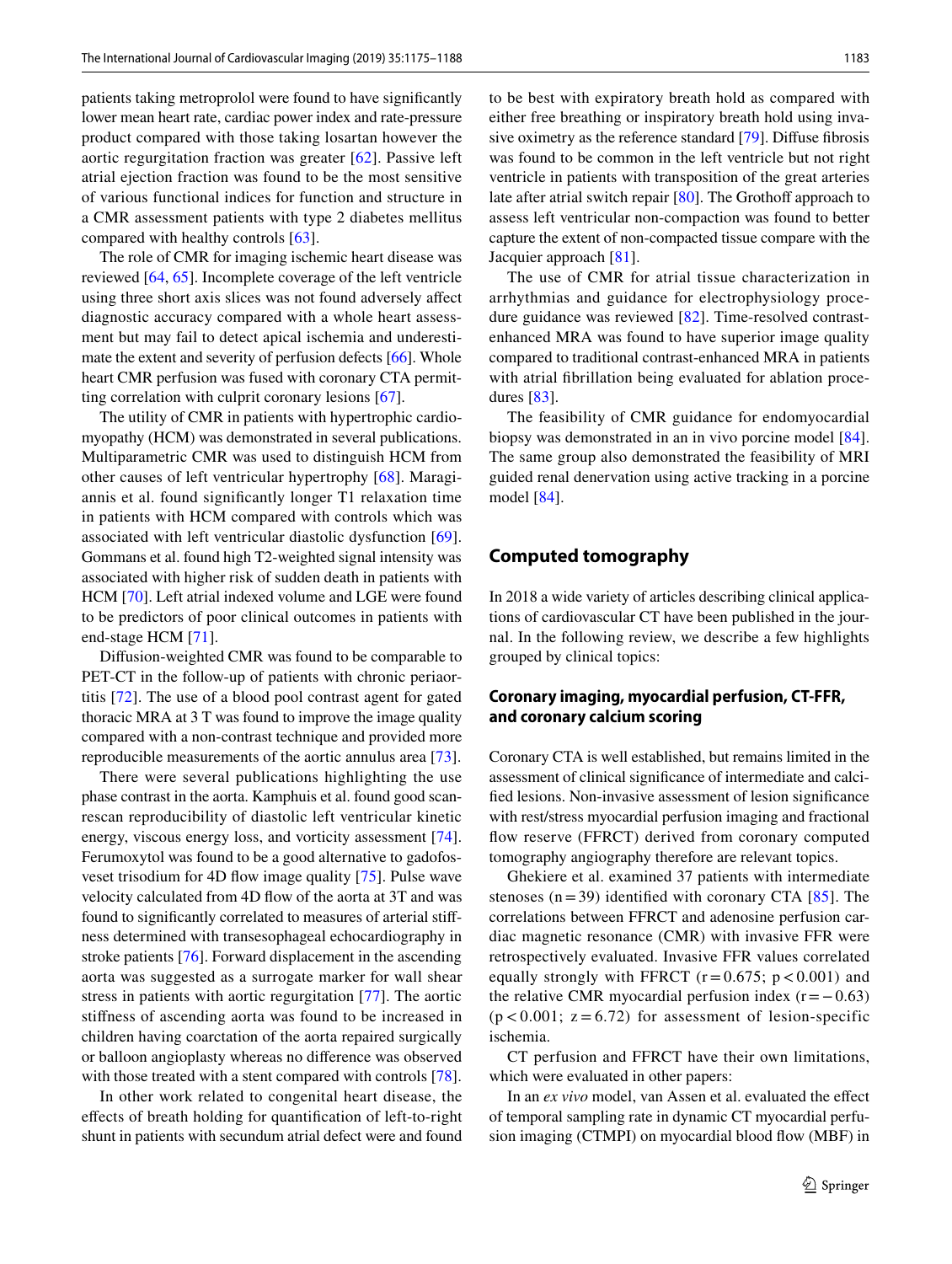three porcine hearts using different acquisition modes [\[86](#page-13-8)]. True MBF was calculated using input flow and heart weight. Significant differences in MBF between shuttle, non-shuttle and continuous mode were found. The median MBF in the shuttle mode was 56% lower than the true MBF. In non-shuttle and continuous mode, the underestimation was 41% and 18%. The authors conclude, that limited temporal sampling rate in standard dynamic CTMPI techniques contributes to substantial underestimation of true MBF.

Nozue et al. examined the predictors that results in cases being inappropriate for FFRCT processing [[87](#page-13-9)]. From a group of 50 patients, FFRCT could not be derived in11 (22%). Heart rate at CCTA examination (72 beats/min vs. 63 beats/min;  $p = 0.007$ ) and Agatston score (665 vs. 33;  $p=0.002$ ) were significantly higher in these patients. Multivariate logistic regression analyses revealed that heart rate at CCTA examination [OR 1.348 (95% CI 1.167–1.556); p < 0.001] and Agatston score [OR 1.002 (95% CI 1.000–1.003];  $p = 0.004$ ) were significant, independent factors associated with non-measurability of FFRCT. The frequency of poor image quality was highest in patients with heart rate > 65 beats/min and Agatston score > 400  $(p < 0.0001)$ .

Interestingly, two papers from van der Werf et al. about coronary calcium scoring discussed that there is still a need to standardize acquisition in particular when comparing results across vendor platforms [\[88](#page-13-10), [89](#page-13-11)]. The studies examined the influence of heart rate on coronary calcium scores (CCS) using a dynamic phantom as the influence of iterative reconstruction on coronary calcium scores (CCS) at different heart rates for four state-of-the-art CT systems from different manufacturers.

## **Structural and valvular heart disease**

Beyond TAVR, image guidance is important for an increasing number of structural and valvular heart disease interventions.

Lindner et al. examined CT imaging in the context of left atrial appendage closure (LAAC) [[90\]](#page-13-12). The authors applied a standardized imaging protocol to detect and quantify peri-device leaks (PDL) after LAAC. CTA datasets of 49 consecutive patients 6 months after successful LAAC were acquired on a third generation dual-source computed tomography system. Overall PDL rate was 31%. Leak rates among different left atrial appendage morphologies varied largely. Windsock type had the highest incidence of PDL (47%). AMPLATZER™ AMULET™ device type revealed slightly higher PDL rates than WATCHMAN™ type and showed larger leaks. However, no statistical differences were found.

Obasare et al. examined the role of three-dimensional (3D) printing of the LAA in 14 patients who underwent Watchman device (WD) implantation [[91](#page-13-13)]. The patients underwent cardiac computed tomography (CCT) with 3D printing to produce a latex model of the LAA for preprocedure planning. The model correlated perfectly with implanted device size  $(R^2 = 1; p < 0.001)$ , while TEE-predicted size showed inferior correlation ( $R^2$  = 0.34; 95% CI 0.23–0.98,  $p = 0.03$ ). Use of the model was associated with reduced procedure time  $(70 \pm 20 \text{ vs. } 107 \pm 53 \text{ min}, p=0.03)$ , anesthesia time  $(134 \pm 31 \text{ vs. } 182 \pm 61 \text{ min}, p = 0.03)$ , and fluoroscopy time  $(11 \pm 4 \text{ vs. } 20 \pm 13 \text{ min}, p=0.02)$ . Absence of peri-device leak was also more likely when the model was used (92 vs.  $56\%$ , p=0.04).

3D and 4D CT imaging is also applied to the assessment of patient with endocarditis (IE).

Sims et al. compared cardiac CTA and TEE in the detection of endocarditic lesions [\[92](#page-13-14)]. 255 adults who underwent surgery for IE at the Mayo Clinic Rochester between January 1, 2006 and June 1, 2014 were identified retrospectively. 251 patients underwent TEE and 34 patients underwent cardiac CTA. TEE had statistically higher detection of vegetations (95.6 vs. 70.0%,  $p < 0.0001$ ) and leaflet perforations (81.3 vs. 42.9%,  $p = 0.02$ ) as compared to cardiac CTA. For detection of abscess/pseudoaneurysm TEE had a similar sensitivity to cardiac CTA (90.5 vs. 78.4%,  $p = 0.21$ ).

#### **Congenital heart disease and ACHD**

Goo et al. examined coronary artery anomalies on preoperative cardiac CT 318 children with tetralogy of Fallot or Fallot type of double outlet right ventricle were reviewed and compared with surgical findings [[93\]](#page-13-15). Incidences of total and surgically critical coronary artery anomalies, concordance rate between cardiac CT and surgical findings, and diagnostic accuracy of cardiac CT were assessed. In addition, the types of surgical modifications for surgically critical coronary artery anomalies were reviewed. The incidences of total and surgically critical coronary artery anomalies were 8.5% (27/318) and 5.0% (16/318), respectively. The concordance rate between cardiac CT and surgical findings was 95.0% (302/318). The diagnostic accuracy of cardiac CT was 96.9% (308/318).

Xiang et al. examined 70 patients with total anomalous pulmonary venous connection (TAPVC) between May 2014 and June 2017 in Hunan Children's Hospital [\[94](#page-13-16)]. Clinical data and computed tomography imaging were reviewed, and survival time was recorded. Pulmonary venous obstruction (PVO) was found in 30 (42.9%) of 70 patients in this group. Of all concurrent abnormalities, atrial septal defect (ASD) was the most common (98.6%), followed by patent ductus arteriosus (PDA; 31, 44.3%), and persistent left superior vena cava (PLSVC; 5, 7.1%). 1, 3, 6 and 12-month survival rates were 76, 61, 49, and 38% respectively. Risk factors for mortality in multivariable analysis comprised PVO, McGoon index (MGI), and mode of delivery.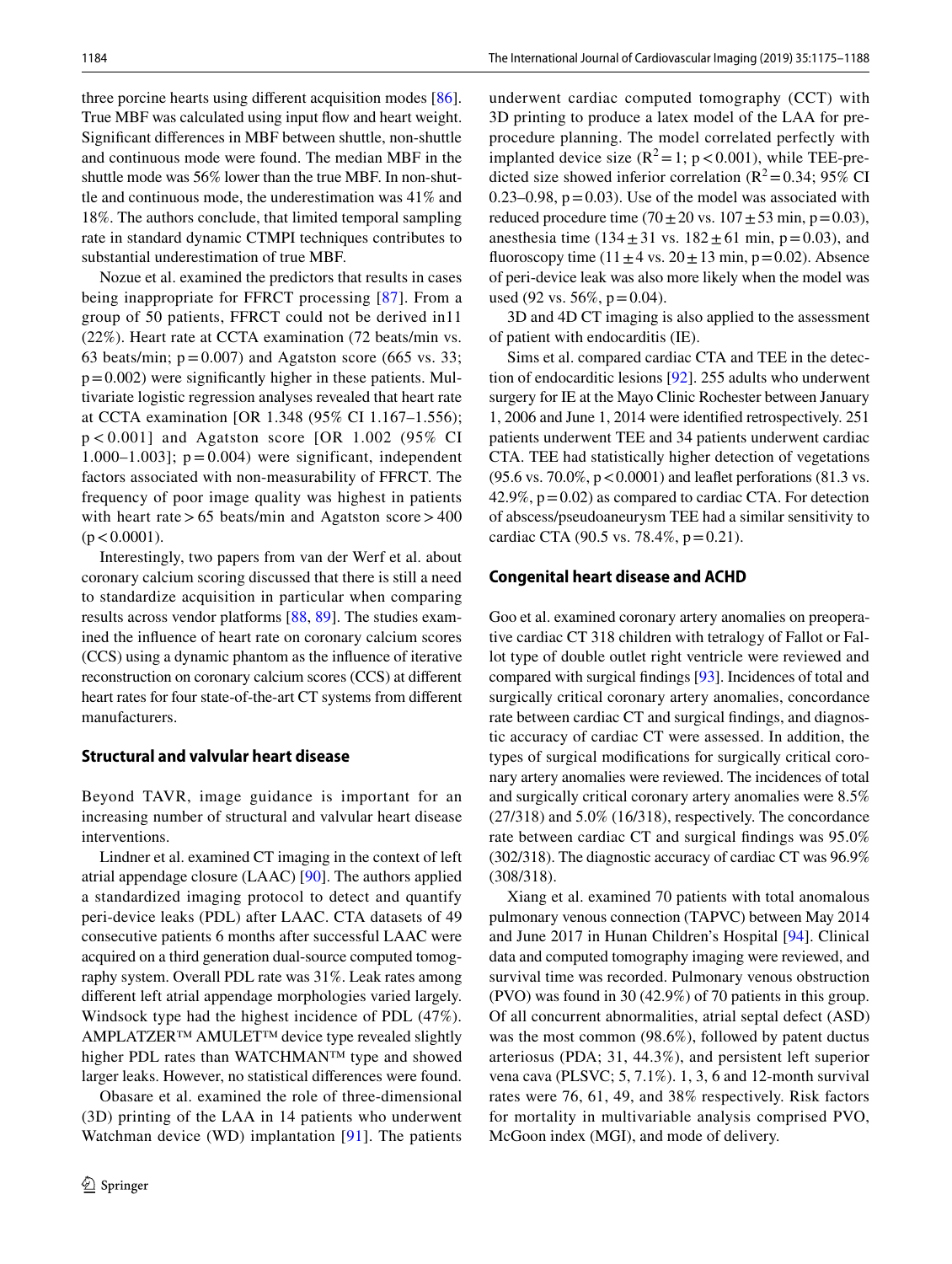#### **Software advances**

Advances in software, including machine learning and artificial intelligence applications are an exciting aspect of imaging.

Gao et al. assess the quality of a new tool for the semiautomatic quantification of thoracic aortic dimensions in 29 patient with two CTA scans for which the official clinical report indicated an increase in aortic diameters [\[95](#page-13-17)]. Aortic maximal cross-sectional diameters of baseline and follow-up studies generated semi-automatically by the software were compared with corresponding manual measurements. The semi-automatic measurements were performed at seven landmarks defined on the baseline scan by two operators. The semi-automatic software generated results in 27 patients (93.1%), demonstrating excellent intraclass correlation coefficients (all values  $\geq$  0.91) and small differences. The semiautomatic tool decreased the processing time by 40% (13 vs. 22 min).

Pourmorteza et al. examined stretch quantification of endocardial engraved zones (SQUEEZ) as a measure of regional cardiac function in an animal model [[96](#page-13-18)]. The authors determine the effect of lowering the radiation dose on the precision of automatic SQUEEZ assessments of RWMA. Chronic myocardial infarction was induced in ten swine and CT was performed 5–11 months post infarct using first-pass contrast enhanced segmented cardiac function scans on a 320-detector row scanner at 80 kVp/500 mA. Images were reconstructed at end diastole and end systole with both filtered back projection and using the "standard" adaptive iterative dose reduction (AIDR) algorithm. For each acquisition, nine lower dose acquisitions were created. Regional wall motion abnormality could be quantified with good precision from low dose acquisitions, using SQUEEZ, as long as the blood-myocardium CNR stayed above 4.

Abd Alamir et al. evaluated the effectiveness of using computer aided diagnosis in the triage of low to intermediate risk emergency chest pain patients with Coronary Computed Tomographic Angiography (CCTA) [[97\]](#page-13-19). The authors compared the diagnostic capability of computer aided diagnosis to human readers in 923 ED patients with chest pain and examined index and 30 days outcomes by diagnosis for computer analysis and the human reader. 60% of cases could be triaged by the computer. Sensitivity was approximately 85% for 64 and 320 slice scanners, with specificity at 50.6% for the 64 slice and at 56.5% for the 320 slice scanner (per person measures). The NPV was 97.8 and 97.1 for the 64 and 320 slice scanners, respectively. The ROC for Computer Aided Diagnosis for the 64 and 320 Slice Scanners, using the human reader as the gold standard was 0.6794 and 0.7097 respectively. The index and 30 day outcomes were consistent for the human reader and computer aided diagnosis interpretation.

#### **Compliance with Ethical Standards**

**Conflict of Interest** The authors declare that they have no conflict of interest.

#### **References**

- <span id="page-10-0"></span>1. Detter C, Russ D, Kersten JF et al (2018) Qualitative angiographic and quantitative myocardial perfusion assessment using fluorescent cardiac imaging during graded coronary artery bypass stenosis. Int J Cardiovasc Imaging 34:159. [https://doi.org/10.1007/](https://doi.org/10.1007/s10554-017-1212-1) [s10554-017-1212-1](https://doi.org/10.1007/s10554-017-1212-1)
- <span id="page-10-1"></span>2. Hayıroğlu M, Keskin M, Uzun AO et al (2018) Predictive value of SYNTAX score II for clinical outcomes in cardiogenic shock underwent primary percutaneous coronary intervention; a pilot study. Int J Cardiovasc Imaging 34:329. [https://doi.org/10.1007/](https://doi.org/10.1007/s10554-017-1241-9) [s10554-017-1241-9](https://doi.org/10.1007/s10554-017-1241-9)
- <span id="page-10-2"></span>3. Strisciuglio T, Di Gioia G, Chatzikyriakou S et al (2018) Left atrial volume computed by 3D rotational angiography best predicts atrial fibrillation recurrence after circumferential pulmonary vein isolation. Int J Cardiovasc Imaging 34:337. [https://doi.](https://doi.org/10.1007/s10554-017-1243-7) [org/10.1007/s10554-017-1243-7](https://doi.org/10.1007/s10554-017-1243-7)
- <span id="page-10-3"></span>4. Kunio M, O'Brien CC, Lopes AC et al (2018) Vessel centerline reconstruction from non-isocentric and non-orthogonal paired monoplane angiographic images. Int J Cardiovasc Imaging 34:673.<https://doi.org/10.1007/s10554-017-1275-z>
- <span id="page-10-4"></span>5. Karabağ Y, Çağdaş M, Rencuzogullari I et al (2018) Comparison of SYNTAX score II efficacy with SYNTAX score and TIMI risk score for predicting in-hospital and long-term mortality in patients with ST segment elevation myocardial infarction.. Int J Cardiovasc Imaging 34:1165.<https://doi.org/10.1007/s10554-018-1333-1>
- <span id="page-10-5"></span>6. Hayıroğlu M, Çınar T, Bıçakçı B et al (2018) Predictors of femoral hematoma in patients undergoing elective coronary procedure: a trigonometric evaluation. Int J Cardiovasc Imaging 34:1177. [https](https://doi.org/10.1007/s10554-018-1339-8) [://doi.org/10.1007/s10554-018-1339-8](https://doi.org/10.1007/s10554-018-1339-8)
- <span id="page-10-6"></span>7. Maccagni D, Benincasa S, Bellini B et al (2018) Noise reduction technology reduces radiation dose in chronic total occlusions percutaneous coronary intervention: a propensity scorematched analysis. Int J Cardiovasc Imaging 34:1185. [https://doi.](https://doi.org/10.1007/s10554-018-1343-z) [org/10.1007/s10554-018-1343-z](https://doi.org/10.1007/s10554-018-1343-z)
- <span id="page-10-7"></span>8. Tian Y, Yuan Y, Lu H et al (2018) Analysis of anomalous origin of coronary arteries by coronary angiography in Chinese patients with coronary artery disease. Int J Cardiovasc Imaging 34:1331. <https://doi.org/10.1007/s10554-018-1350-0>
- <span id="page-10-8"></span>9. Her AY, Shin ES, Lee JM et al (2018) Paclitaxel-coated balloon treatment for functionally nonsignificant residual coronary lesions after balloon angioplasty. Int J Cardiovasc Imaging 34:1339. [https](https://doi.org/10.1007/s10554-018-1351-z) [://doi.org/10.1007/s10554-018-1351-z](https://doi.org/10.1007/s10554-018-1351-z)
- <span id="page-10-9"></span>10. Hideo-Kajita A, Garcia-Garcia HM, Kuku KO et al (2018) Clinical outcomes of complete revascularization using either angiography-guided or fractional flow reserve-guided drug-eluting stent implantation in non-culprit vessels in ST elevation myocardial infarction patients: insights from a study based on a systematic review and meta-analysis. Int J Cardiovasc Imaging 34:1349. [https](https://doi.org/10.1007/s10554-018-1362-9) [://doi.org/10.1007/s10554-018-1362-9](https://doi.org/10.1007/s10554-018-1362-9)
- <span id="page-10-10"></span>11. Sonaglioni A, Baravelli M, Vincenti A et al (2018) A new modified anthropometric haller index obtained without radiological exposure. Int J Cardiovasc Imaging 34:1505. [https://doi.](https://doi.org/10.1007/s10554-018-1366-5) [org/10.1007/s10554-018-1366-5](https://doi.org/10.1007/s10554-018-1366-5)
- <span id="page-10-11"></span>12. Kuku KO et al (2018) Optical coherence tomography-guided percutaneous coronary intervention compared with other imaging guidance: a meta-analysis. Int J Cardiovasc Imaging 34(4):503–513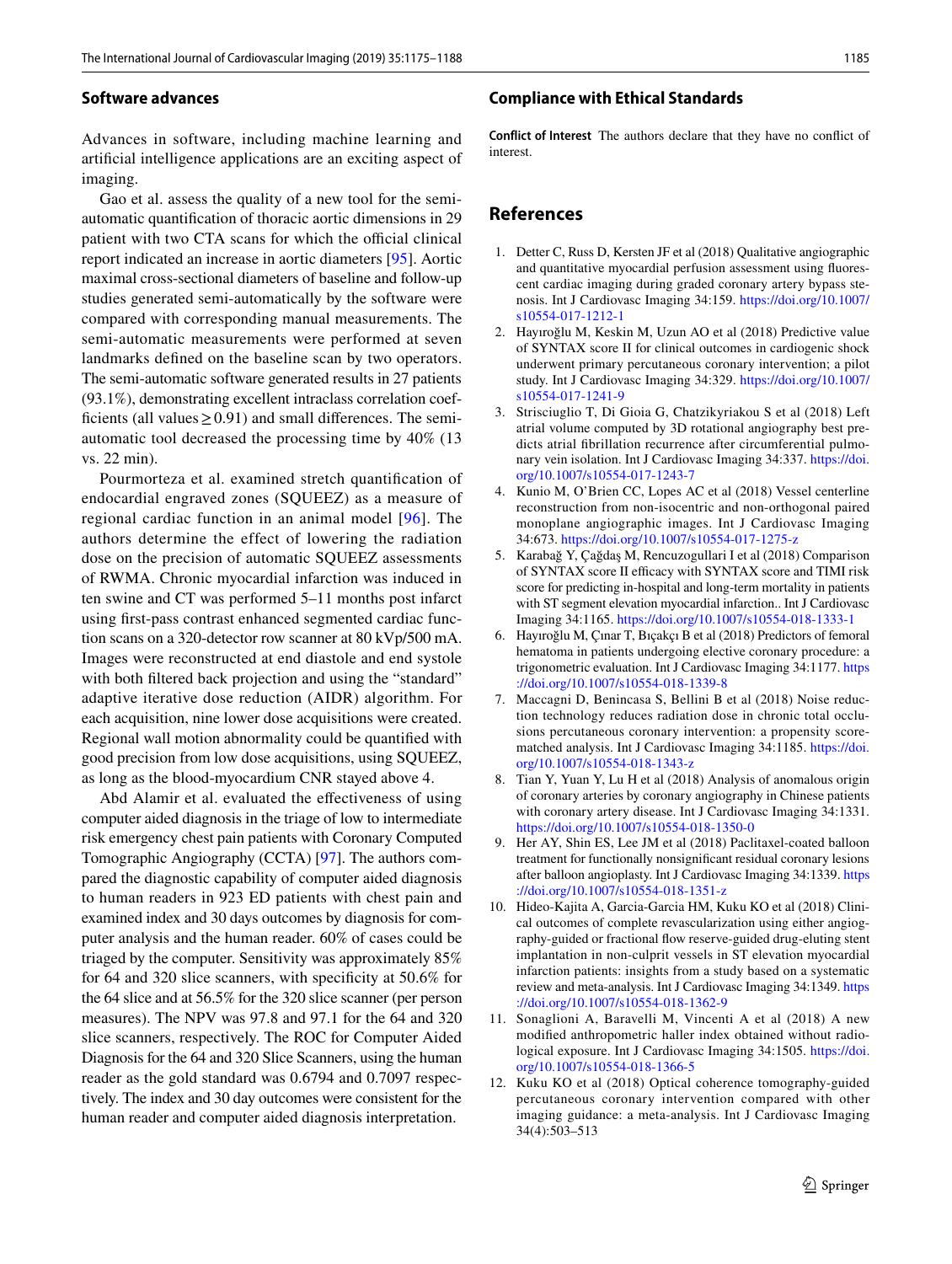- <span id="page-11-0"></span>13. Lv X et al (2018) Healing score of the Xinsorb scaffold in the treatment of de novo lesions: 6-month imaging outcomes. Int J Cardiovasc Imaging 34(7):1009–1016
- <span id="page-11-1"></span>14. Gil RJ et al (2018) Comparative assessment of three drug eluting stents with different platforms but with the same biodegradable polymer and the drug based on quantitative coronary angiography and optical coherence tomography at 12-month follow-up. Int J Cardiovasc Imaging 34(3):353–365
- <span id="page-11-2"></span>15. Kobayashi N et al (2018) Very early neointimal coverage of new biodegradable polymer drug-eluting stent compared with durable polymer everolimus-eluting stent evaluated by optical frequency domain imaging. Int J Cardiovasc Imaging 34(4):515–522
- <span id="page-11-3"></span>16. Kobayashi N et al (2018) Differences between first-generation and second-generation drug-eluting stent regarding in-stent neoatherosclerosis characteristics: an optical coherence tomography analysis. Int J Cardiovasc Imaging 34(10):1521–1528
- <span id="page-11-4"></span>17. Nato M et al (2018) One-year optical coherence tomography findings in patients with late and very-late stent thrombosis treated with intravascular imaging guided percutaneous coronary intervention. Int J Cardiovasc Imaging 34(10):1511–1520
- <span id="page-11-5"></span>18. Gupta PK et al (2018) Honeycomb-like appearance on optical coherence tomography in right coronary artery. Int J Cardiovasc Imaging 34(3):343–344
- <span id="page-11-6"></span>19. Kaichi R, Kataoka Y, Yasuda S (2018) Erupted coronary atheroma: insights from multi-modality imaging. Int J Cardiovasc Imaging 34(10):1669–1671
- <span id="page-11-7"></span>20. Lee Y, Park HC, Shin J (2018) Clinical efficacy of aspirin with identification of intimal morphology by optical coherence tomography in preventing event recurrence in patients with vasospasminduced acute coronary syndrome. Int J Cardiovasc Imaging 34(11):1697–1706
- <span id="page-11-8"></span>21. Pyxaras SA et al (2018) In-stent fractional flow reserve variations and related optical coherence tomography findings: the FFR-OCT co-registration study. Int J Cardiovasc Imaging 34(4):495–502
- <span id="page-11-9"></span>22. Gutierrez-Chico JL (2018) Superficial wall stress: the long awaited comprehensive biomechanical parameter to objectify and quantify our intuition. Int J Cardiovasc Imaging 34(6):863–865
- <span id="page-11-10"></span>23. Kuku KO et al (2018) Intravascular ultrasound assessment of the effect of laser energy on the arterial wall during the treatment of femoro-popliteal lesions: a CliRpath excimer laser system to enlarge lumen openings (CELLO) registry study. Int J Cardiovasc Imaging 34(3):345–352
- <span id="page-11-11"></span>24. Oba Y et al (2018) A drug-coated balloon effectively treated instent restenosis due to a stent fracture. Int J Cardiovasc Imaging 34(2):169–170
- <span id="page-11-12"></span>25. Kim SS et al (2018) Intravascular ultrasound assessment of the effects of rotational atherectomy in calcified coronary artery lesions. Int J Cardiovasc Imaging 34(9):1365–1371
- <span id="page-11-13"></span>26. Kobayashi N et al (2018) Optical frequency-domain imaging findings to predict good stent expansion after rotational atherectomy for severely calcified coronary lesions. Int J Cardiovasc Imaging 34(6):867–874
- <span id="page-11-14"></span>27. Shrestha R et al (2018) A review in enormity of OCT and its enduring understanding of vulnerable plaque in coronary bifurcation lesion. Int J Cardiovasc Imaging 34(11):1679–1684
- <span id="page-11-15"></span>28. Chen L et al (2018) Intravascular ultrasound-guided drug-eluting stent implantation is associated with improved clinical outcomes in patients with unstable angina and complex coronary artery true bifurcation lesions. Int J Cardiovasc Imaging 34(11):1685–1696
- <span id="page-11-16"></span>29. Shariff B, Motwani M, Arsanjani R et al (2018) Impact of incomplete ventricular coverage on diagnostic performance of myocardial perfusion imaging. Int J Cardiovasc Imag 34:661–669
- <span id="page-11-17"></span>30. Iguchi N, Utanohara Y, Suzuki Y et al (2018) Myocardial flow reserve derived by dynamic perfusion single-photon emission computed tomography reflects the severity of coronary atherosclerosis. Int J Cardiovasc Imag 34(9):1493–1501
- <span id="page-11-18"></span>31. Braad PE, Pedersen KT, Petersen H et al (2018) 15-O-water myocardial flow reserve PET and CT angiography by full hybrid PET/ CT as a potential alternative to invasive angiography. Int J Cardiovasc Imag 34:2011–2022
- <span id="page-11-19"></span>32. Oudkerk M, Bluemke D, de Boer M et al (2018) Imaging the myocardial ischemic cascade. Int J Cardiovasc Imag 34:1249–1263
- <span id="page-11-20"></span>33. Namdar M, Rager O, Priamo J et al (2018) Prognostic value of revascularising viable myocardiu in elder patients with stable coronary artery disease and left ventricular dysfunction: a PET/ CT Study. Int J Cardiovasc Imaging 34(10):1673–1678
- <span id="page-11-21"></span>34. Wang W, Li X, Tian C et al (2018) Cardiac death in patients with left ventricular aneurysm, remodeling and myocardial viability by gated TC-MIBI SPECT and gated FDG-PET. Int J Cardiovasc Imaging 34:485–493
- <span id="page-11-22"></span>35. Schneider M, Pistritto AM, Gerges C et al (2018) Multi-view approach for the diagnosis of pulmonary hypertension using transthoracic echocardiography. Int J Cardiovasc Imaging 34:695
- <span id="page-11-23"></span>36. Filipiak-Strzecka D, Kasprzak JD, Lipiec P (2018) Brief cardiovascular imaging with pocket-size ultrasound devices improves the accuracy of the initial assessment of suspected pulmonary embolism. Int J Cardiovasc Imaging 34:1595
- <span id="page-11-24"></span>37. Olsen FJ, Svendsen JH, Køber L et al (2018) Impact of transducer frequency setting on speckle tracking measures. Int J Cardiovasc Imaging 34:457
- <span id="page-11-25"></span>38. Park JH, Choi JO, Park SW et al (2018) Normal references of right ventricular strain values by two-dimensional strain echocardiography according to the age and gender. Int J Cardiovasc Imaging 34:177
- <span id="page-11-26"></span>39. Wright LM, Dwyer N, Wahi S et al (2018) Association with right atrial strain with right atrial pressure: an invasive validation study. Int J Cardiovasc Imaging 34:1541
- <span id="page-11-27"></span>40. Papadopoulos CE, Pagourelias E, Bakogiannis C et al (2018) Left atrial deformation as a potent predictor for paroxysmal atrial fibrillation in patients with end-stage renal disease. Int J Cardiovasc Imaging 34:1393
- <span id="page-11-28"></span>41. Tadic M, Baudisch A, Haßfeld S et al (2018) Right ventricular function and mechanics in chemotherapy- and radiotherapy-naïve cancer patients. Int J Cardiovasc Imaging 34:1581
- <span id="page-11-29"></span>42. Aggeli C, Verveniotis A, Andrikopoulou E et al (2018) Echocardiographic features of PFOs and paradoxical embolism: a complicated puzzle. Int J Cardiovasc Imaging 34:1849
- <span id="page-11-30"></span>43. Piechnik SK, Jerosch-Herold M (2018) Myocardial T1 mapping and extracellular volume quantification: an overview of technical and biological confounders. Int J Cardiovasc Imaging 34:3–14. <https://doi.org/10.1007/s10554-017-1235-7>
- <span id="page-11-31"></span>44. Lin K, Suwa K, Ma H et al (2018) Variability of native T1 values: implication for defining regional myocardial changes using MRI. Int J Cardiovasc Imaging 34:1637–1645. [https://doi.org/10.1007/](https://doi.org/10.1007/s10554-018-1371-8) [s10554-018-1371-8](https://doi.org/10.1007/s10554-018-1371-8)
- <span id="page-11-32"></span>45. Huang H-H, Huang C-Y, Chen C-N et al (2018) Automatic regional analysis of myocardial native T1 values: left ventricle segmentation and AHA parcellations. Int J Cardiovasc Imaging 34:131–140.<https://doi.org/10.1007/s10554-017-1216-x>
- <span id="page-11-33"></span>46. Lagan J, Schmitt M, Miller CA (2018) Clinical applications of multi-parametric CMR in myocarditis and systemic inflammatory diseases. Int J Cardiovasc Imaging 34:35–54. [https://doi.](https://doi.org/10.1007/s10554-017-1063-9) [org/10.1007/s10554-017-1063-9](https://doi.org/10.1007/s10554-017-1063-9)
- <span id="page-11-34"></span>47. Coelho-Filho OR, Shah R, Lavagnoli CFR et al (2018) Myocardial tissue remodeling after orthotopic heart transplantation: a pilot cardiac magnetic resonance study. Int J Cardiovasc Imaging 34:15–24. <https://doi.org/10.1007/s10554-016-0937-6>
- <span id="page-11-35"></span>48. Yuan Y, Cai J, Cui Y et al (2018) CMR-derived extracellular volume fraction (ECV) in asymptomatic heart transplant recipients: correlations with clinical features and myocardial edema. Int J Cardiovasc Imaging 34:1959–1967. [https://doi.org/10.1007/s1055](https://doi.org/10.1007/s10554-018-1421-2) [4-018-1421-2](https://doi.org/10.1007/s10554-018-1421-2)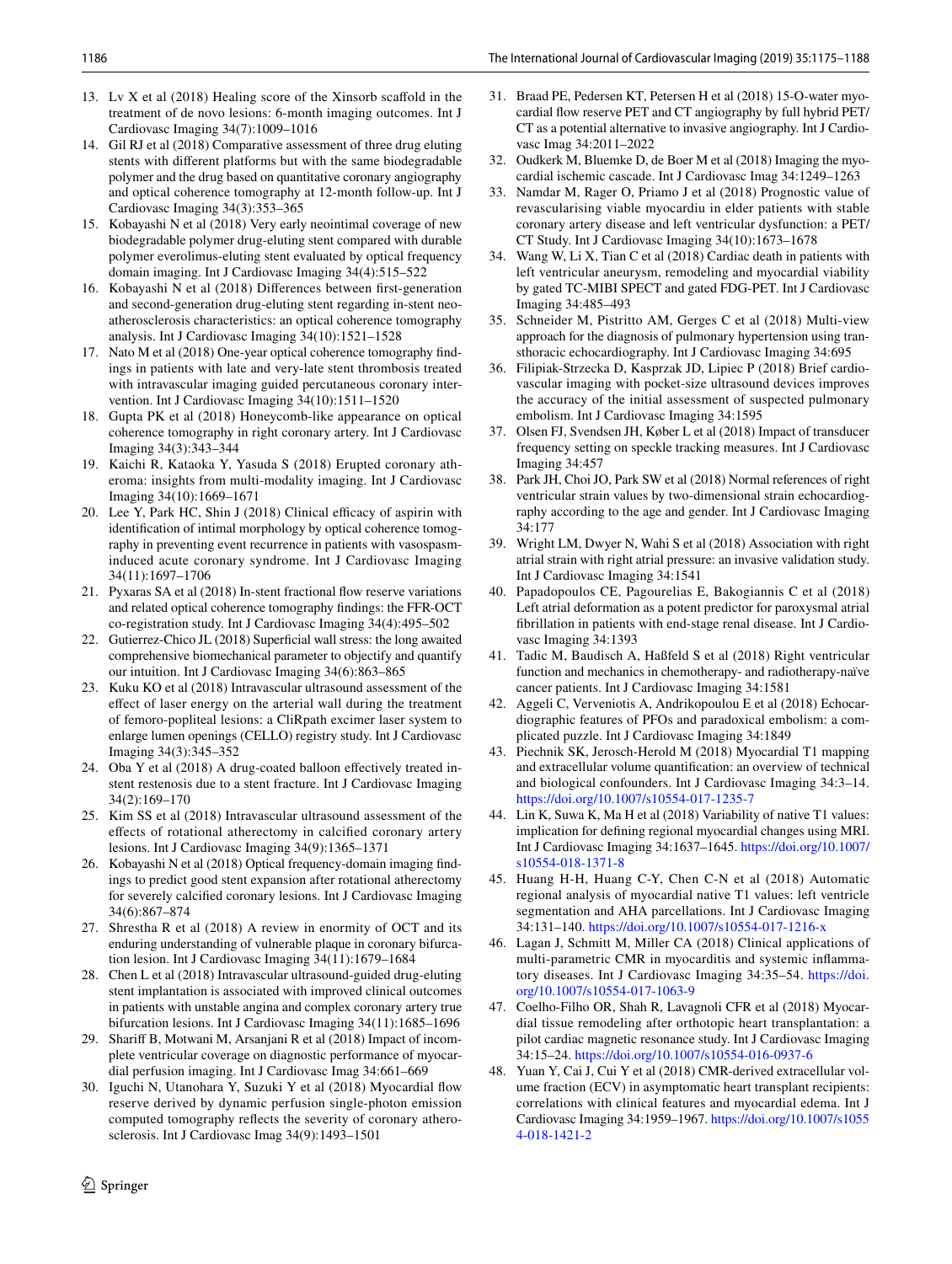- <span id="page-12-0"></span>49. Nam BD, Kim SM, Jung HN et al (2018) Comparison of quantitative imaging parameters using cardiovascular magnetic resonance between cardiac amyloidosis and hypertrophic cardiomyopathy: inversion time scout versus T1 mapping. Int J Cardiovasc Imaging 34:1769–1777. <https://doi.org/10.1007/s10554-018-1385-2>
- <span id="page-12-1"></span>50. Kuijpers D, van Dijk R, van Assen M et al (2018) Disagreement between splenic switch-off and myocardial T1-mapping after caffeine intake. Int J Cardiovasc Imaging 34:625–632. [https://doi.](https://doi.org/10.1007/s10554-017-1274-0) [org/10.1007/s10554-017-1274-0](https://doi.org/10.1007/s10554-017-1274-0)
- <span id="page-12-2"></span>51. Gassenmaier S, van der Geest RJ, Schoepf UJ et al (2018) Quantitative inversion time prescription for myocardial late gadolinium enhancement using T1-mapping-based synthetic inversion recovery imaging: reducing subjectivity in the estimation of inversion time. Int J Cardiovasc Imaging 34:921–929. [https://](https://doi.org/10.1007/s10554-017-1294-9) [doi.org/10.1007/s10554-017-1294-9](https://doi.org/10.1007/s10554-017-1294-9)
- <span id="page-12-3"></span>52. Jellis CL, Yingchoncharoen T, Gai N et al (2018) Correlation between right ventricular T1 mapping and right ventricular dysfunction in non-ischemic cardiomyopathy. Int J Cardiovasc Imaging 34:55–65. <https://doi.org/10.1007/s10554-017-1113-3>
- <span id="page-12-4"></span>53. Podlesnikar T, Delgado V, Bax JJ (2018) Cardiovascular magnetic resonance imaging to assess myocardial fibrosis in valvular heart disease. Int J Cardiovasc Imaging 34:97-112. [https://doi.](https://doi.org/10.1007/s10554-017-1195-y) [org/10.1007/s10554-017-1195-y](https://doi.org/10.1007/s10554-017-1195-y)
- <span id="page-12-5"></span>54. Avitzur N, Satriano A, Afzal M et al (2018) 3D myocardial deformation analysis from cine MRI as a marker of amyloid protein burden in cardiac amyloidosis: validation versus T1 mapping. Int J Cardiovasc Imaging 34:1937–1946. [https://doi.org/10.1007/s1055](https://doi.org/10.1007/s10554-018-1410-5) [4-018-1410-5](https://doi.org/10.1007/s10554-018-1410-5)
- <span id="page-12-6"></span>55. Bhatti S, Vallurupalli S, Ambach S et al (2018) Myocardial strain pattern in patients with cardiac amyloidosis secondary to multiple myeloma: a cardiac MRI feature tracking study. Int J Cardiovasc Imaging 34:27–33.<https://doi.org/10.1007/s10554-016-0998-6>
- <span id="page-12-7"></span>56. van Everdingen WM, Zweerink A, Nijveldt R et al (2018) Comparison of strain imaging techniques in CRT candidates: CMR tagging, CMR feature tracking and speckle tracking echocardiography. Int J Cardiovasc Imaging 34:443–456. [https://doi.](https://doi.org/10.1007/s10554-017-1253-5) [org/10.1007/s10554-017-1253-5](https://doi.org/10.1007/s10554-017-1253-5)
- <span id="page-12-8"></span>57. Narang A, Blair JE, Patel MB et al (2018) Myocardial perfusion reserve and global longitudinal strain as potential markers of coronary allograft vasculopathy in late-stage orthotopic heart transplantation. Int J Cardiovasc Imaging 34:1607–1617. [https://](https://doi.org/10.1007/s10554-018-1364-7) [doi.org/10.1007/s10554-018-1364-7](https://doi.org/10.1007/s10554-018-1364-7)
- <span id="page-12-9"></span>58. Liu B, Dardeer AM, Moody WE et al (2018) Reference ranges for three-dimensional feature tracking cardiac magnetic resonance: comparison with two-dimensional methodology and relevance of age and gender. Int J Cardiovasc Imaging 34:761–775. [https://doi.](https://doi.org/10.1007/s10554-017-1277-x) [org/10.1007/s10554-017-1277-x](https://doi.org/10.1007/s10554-017-1277-x)
- <span id="page-12-10"></span>59. Hwang J-W, Cha MJ, Kim SM et al (2018) Relationship between cardiovascular risk factors and myocardial strain values of both ventricles in asymptomatic Asian subjects: measurement using cardiovascular magnetic resonance tissue tracking. Int J Cardiovasc Imaging 34:1949–1957. [https://doi.org/10.1007/s1055](https://doi.org/10.1007/s10554-018-1414-1) [4-018-1414-1](https://doi.org/10.1007/s10554-018-1414-1)
- <span id="page-12-11"></span>60. Suinesiaputra A, Sanghvi MM, Aung N et al (2018) Fully-automated left ventricular mass and volume MRI analysis in the UK Biobank population cohort: evaluation of initial results. Int J Cardiovasc Imaging 34:281–291. [https://doi.org/10.1007/s1055](https://doi.org/10.1007/s10554-017-1225-9) [4-017-1225-9](https://doi.org/10.1007/s10554-017-1225-9)
- <span id="page-12-12"></span>61. Göransson C, Vejlstrup N, Carlsen J (2018) Reproducibility of peak filling and peak emptying rate determined by cardiovascular magnetic resonance imaging for assessment of biventricular systolic and diastolic dysfunction in patients with pulmonary arterial hypertension. Int J Cardiovasc Imaging 34:777-786. [https://doi.](https://doi.org/10.1007/s10554-017-1281-1) [org/10.1007/s10554-017-1281-1](https://doi.org/10.1007/s10554-017-1281-1)
- <span id="page-12-13"></span>62. Roberts PA, Lin ACW, Cowan BR et al (2018) Comparison of effects of losartan and metoprolol on left ventricular and aortic

function at rest and during exercise in chronic aortic regurgitation. Int J Cardiovasc Imaging 34:615–624. [https://doi.org/10.1007/](https://doi.org/10.1007/s10554-017-1268-y) [s10554-017-1268-y](https://doi.org/10.1007/s10554-017-1268-y)

- <span id="page-12-14"></span>63. Shang Y, Zhang X, Leng W et al (2018) Left atrium passive ejection fraction is the most sensitive index of type 2 diabetes mellitus-related cardiac changes. Int J Cardiovasc Imaging 34:141–151. <https://doi.org/10.1007/s10554-017-1213-0>
- <span id="page-12-15"></span>64. Stillman AE, Oudkerk M, Bluemke DA et al (2018) Imaging the myocardial ischemic cascade. Int J Cardiovasc Imaging 34:1249– 1263. <https://doi.org/10.1007/s10554-018-1330-4>
- <span id="page-12-16"></span>65. Baritussio A, Scatteia A, Bucciarelli-Ducci C (2018) Role of cardiovascular magnetic resonance in acute and chronic ischemic heart disease. Int J Cardiovasc Imaging 34:67-80. [https://doi.](https://doi.org/10.1007/s10554-017-1116-0) [org/10.1007/s10554-017-1116-0](https://doi.org/10.1007/s10554-017-1116-0)
- <span id="page-12-17"></span>66. Sharif B, Motwani M, Arsanjani R et al (2018) Impact of incomplete ventricular coverage on diagnostic performance of myocardial perfusion imaging. Int J Cardiovasc Imaging 34:661–669. <https://doi.org/10.1007/s10554-017-1265-1>
- <span id="page-12-18"></span>67. Spiczak von J, Manka R, Gotschy A et al (2018) Fusion of CT coronary angiography and whole-heart dynamic 3D cardiac MR perfusion: building a framework for comprehensive cardiac imaging. Int J Cardiovasc Imaging 34:649–660. [https://doi.org/10.1007/](https://doi.org/10.1007/s10554-017-1260-6) [s10554-017-1260-6](https://doi.org/10.1007/s10554-017-1260-6)
- <span id="page-12-19"></span>68. Nordin S, Dancy L, Moon JC, Sado DM (2018) Clinical applications of multiparametric CMR in left ventricular hypertrophy. Int J Cardiovasc Imaging 34:577–585. [https://doi.org/10.1007/s1055](https://doi.org/10.1007/s10554-018-1320-6) [4-018-1320-6](https://doi.org/10.1007/s10554-018-1320-6)
- <span id="page-12-20"></span>69. Maragiannis D, Alvarez PA, Ghosn MG et al (2018) Left ventricular function in patients with hypertrophic cardiomyopathy and its relation to myocardial fibrosis and exercise tolerance. Int J Cardiovasc Imaging 34:121–129. [https://doi.org/10.1007/s1055](https://doi.org/10.1007/s10554-017-1214-z) [4-017-1214-z](https://doi.org/10.1007/s10554-017-1214-z)
- <span id="page-12-21"></span>70. Gommans DHF, Cramer GE, Bakker J et al (2018) High T2-weighted signal intensity for risk prediction of sudden cardiac death in hypertrophic cardiomyopathy. Int J Cardiovasc Imaging 34:113–120.<https://doi.org/10.1007/s10554-017-1252-6>
- <span id="page-12-22"></span>71. Cheng S, Choe YH, Ota H et al (2018) CMR assessment and clinical outcomes of hypertrophic cardiomyopathy with or without ventricular remodeling in the end-stage phase. Int J Cardiovasc Imaging 34:597–605. <https://doi.org/10.1007/s10554-017-1263-3>
- <span id="page-12-23"></span>72. Kamper L, Dreger NM, Brandt AS et al (2018) Diffusion-weighted MRI and PET-CT in the follow up of chronic periaortitis. Int J Cardiovasc Imaging 34:1779–1785. [https://doi.org/10.1007/s1055](https://doi.org/10.1007/s10554-018-1395-0) [4-018-1395-0](https://doi.org/10.1007/s10554-018-1395-0)
- <span id="page-12-24"></span>73. Zhu C, Haraldsson H, Kallianos K et al (2018) Gated thoracic magnetic resonance angiography at 3T: noncontrast versus blood pool contrast. Int J Cardiovasc Imaging 34:475–483. [https://doi.](https://doi.org/10.1007/s10554-017-1242-8) [org/10.1007/s10554-017-1242-8](https://doi.org/10.1007/s10554-017-1242-8)
- <span id="page-12-25"></span>74. Kamphuis VP, Westenberg JJM, van der Palen RLF et al (2018) Scan-rescan reproducibility of diastolic left ventricular kinetic energy, viscous energy loss and vorticity assessment using 4D flow MRI: analysis in healthy subjects. Int J Cardiovasc Imaging 34:905–920.<https://doi.org/10.1007/s10554-017-1291-z>
- <span id="page-12-26"></span>75. Mukai K, Burris NS, Mahadevan VS et al (2018) 4D flow image quality with blood pool contrast: a comparison of gadofosveset trisodium and ferumoxytol. Int J Cardiovasc Imaging 34:273–279. <https://doi.org/10.1007/s10554-017-1224-x>
- <span id="page-12-27"></span>76. Wehrum T, Günther F, Kams M et al (2018) Quantification of aortic stiffness in stroke patients using 4D flow MRI in comparison with transesophageal echocardiography. Int J Cardiovasc Imaging 34:1629–1636.<https://doi.org/10.1007/s10554-018-1369-2>
- <span id="page-12-28"></span>77. Bech-Hanssen O, Svensson F, Polte CL et al (2018) Characterization of complex flow patterns in the ascending aorta in patients with aortic regurgitation using conventional phase-contrast velocity MRI. Int J Cardiovasc Imaging 34:419–429. [https://doi.](https://doi.org/10.1007/s10554-017-1239-3) [org/10.1007/s10554-017-1239-3](https://doi.org/10.1007/s10554-017-1239-3)